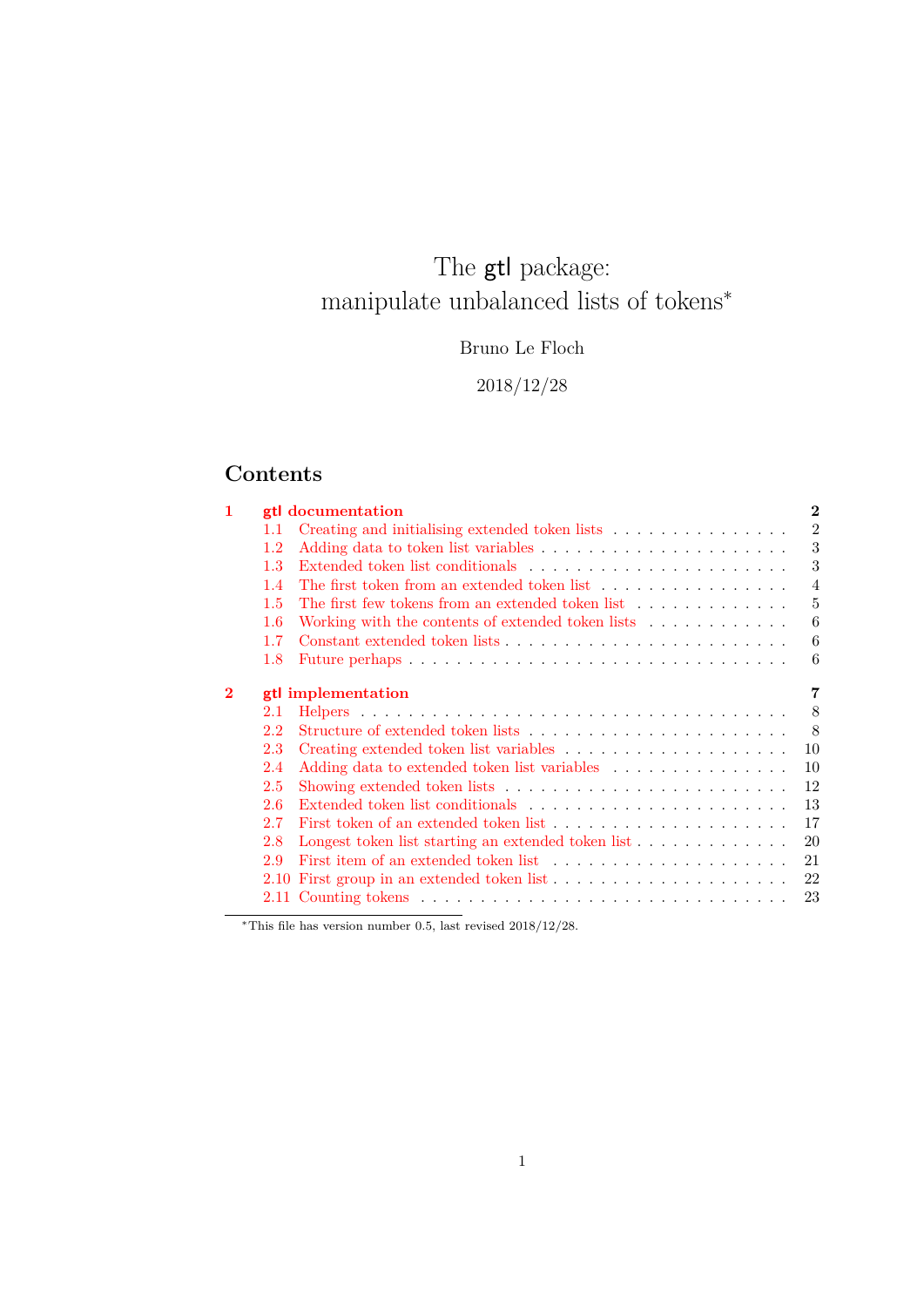### <span id="page-1-0"></span>**1 gtl documentation**

The expl3 programming language provides various tools to manipulate lists of tokens (package l3tl). However, those token lists must have balanced braces, or more precisely balanced begin-group and end-group characters. The gtl package manipulates instead lists of tokens which may be unbalanced, with more begin-group or more end-group characters.

A technical comment: currently, all begin-group characters are assumed to have the character code of "{" and all end-group characters that of "}".

Please report bugs (or suggestions) on the issue tracker ([https://github.com/](https://github.com/blefloch/latex-gtl/issues) [blefloch/latex-gtl/issues](https://github.com/blefloch/latex-gtl/issues)).

#### <span id="page-1-1"></span>**1.1 Creating and initialising extended token lists**

<span id="page-1-3"></span>

|  | $\gt;gtl_new:N \quad \gt;gtl_new:N \quad gtl \quad var$ |  |  |
|--|---------------------------------------------------------|--|--|
|--|---------------------------------------------------------|--|--|

Creates a new  $\langle gtl \, var \rangle$  or raises an error if the name is already taken. The declaration is global. The  $\langle qtl \, var \rangle$  will initially be empty.

<span id="page-1-8"></span><span id="page-1-7"></span><span id="page-1-6"></span><span id="page-1-5"></span><span id="page-1-4"></span><span id="page-1-2"></span>

| \gtl_const:Nn                                      | $\left\{ \text{const:} \text{Nn } \left\langle \text{gtl var} \right\rangle \right\}$                                                                                                                                                                                                                                                                                                                                                            |  |  |  |  |
|----------------------------------------------------|--------------------------------------------------------------------------------------------------------------------------------------------------------------------------------------------------------------------------------------------------------------------------------------------------------------------------------------------------------------------------------------------------------------------------------------------------|--|--|--|--|
| \gtl_const:Nx                                      | Creates a new constant $\langle g t \rangle$ or raises an error if the name is already taken. The<br>value of the $\langle gtl \, var \rangle$ will be set globally to the balanced $\langle token \, list \rangle$ .                                                                                                                                                                                                                            |  |  |  |  |
| \gtl_clear:N<br>\gtl_gclear:N                      | $\getl_clear:N \langle gtl \ var \rangle$                                                                                                                                                                                                                                                                                                                                                                                                        |  |  |  |  |
| \gtl_clear_new:N<br>\gtl_gclear_new:N              | Empties the $\langle gtl \ var \rangle$ , locally or globally.<br>$\getl_clear_new:N \left\langle gtl \ var \right\rangle$<br>Ensures that the $\langle gtl \nvert var \rangle$ exists globally by applying $\zeta$ tl_new:N if necessary, then<br>applies $\getl_{g}clear: N$ to leave the $\getl_{var}$ empty.                                                                                                                                 |  |  |  |  |
| \gtl_set_eq:NN<br>\gtl_gset_eq:NN                  | $\left\{ \text{set_eq: NN } \left\langle \text{gt1 } var_1 \right\rangle \right.$ $\left\langle \text{gt1 } var_2 \right\rangle$<br>Sets the content of $\langle gtl \, var_1 \rangle$ equal to that of $\langle gtl \, var_2 \rangle$ .                                                                                                                                                                                                         |  |  |  |  |
| \gtl_concat:NNN<br>\gtl_gconcat:NNN                | $\sqrt{\text{gt1}_\text{concat}}$ :NNN $\langle \text{gt1 var}_1 \rangle$ $\langle \text{gt1 var}_2 \rangle$ $\langle \text{gt1 var}_3 \rangle$<br>Concatenates the content of $\langle g t \rangle$ var <sub>2</sub> and $\langle g t \rangle$ var <sub>3</sub> together and saves the result in<br>$\langle gtl \nvert var_1 \rangle$ . The $\langle gtl \nvert var_2 \rangle$ will be placed at the left side of the new extended token list. |  |  |  |  |
| \gtl_if_exist_p:N *<br>\gtl_if_exist:N <u>TF</u> * | $\gt;gtl_if_exist: NTF \langle gtl \ var \rangle$ { $\langle true \ code \rangle$ } { $\langle false \ code \rangle$ }<br>Tests whether the $\langle g t \rangle$ var) is currently defined. This does not check that the $\langle g t \rangle$ var)<br>really is an extended token list variable.                                                                                                                                               |  |  |  |  |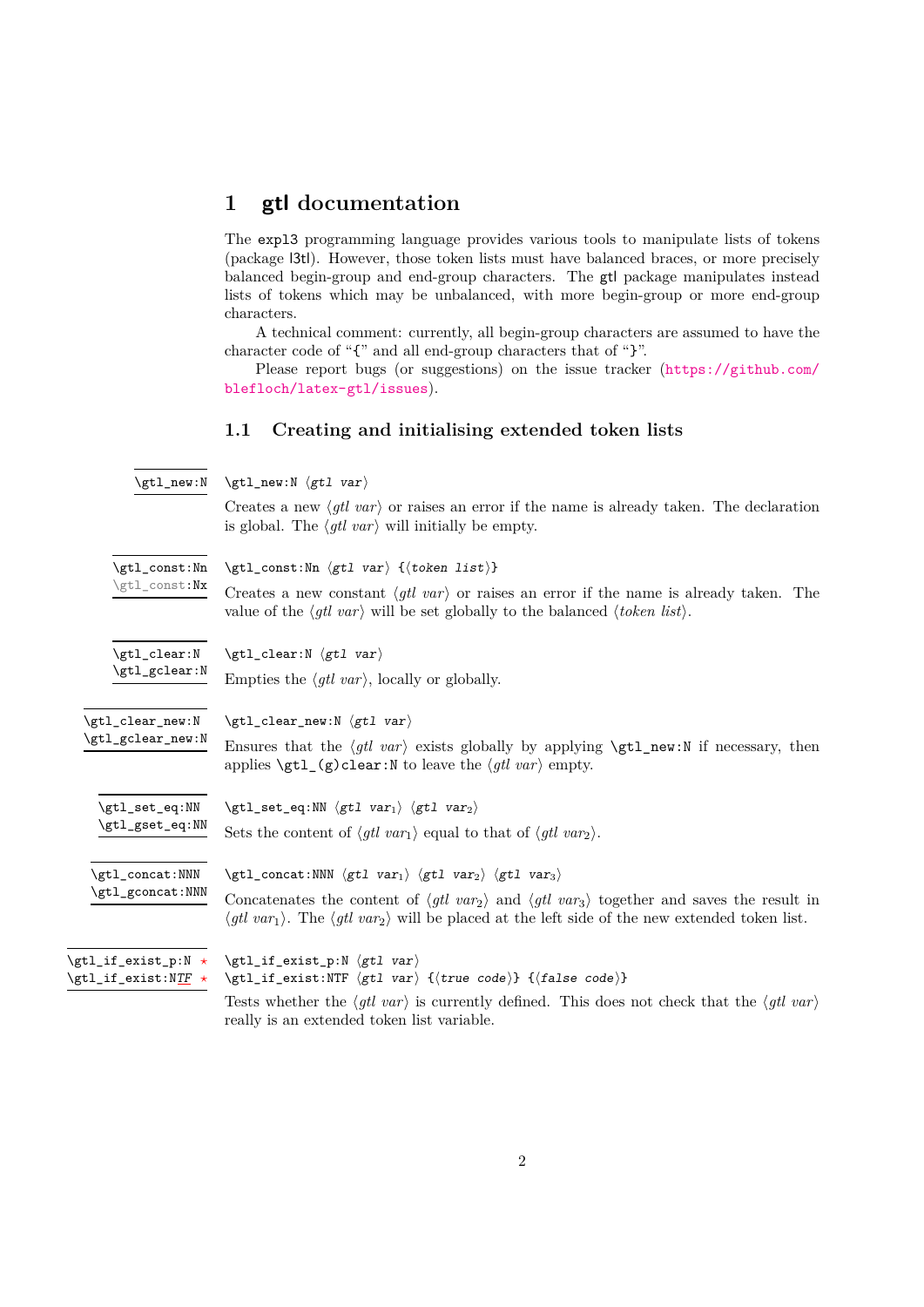## <span id="page-2-1"></span><span id="page-2-0"></span>**1.2 Adding data to token list variables**

<span id="page-2-9"></span><span id="page-2-8"></span><span id="page-2-7"></span><span id="page-2-6"></span><span id="page-2-5"></span><span id="page-2-4"></span><span id="page-2-3"></span><span id="page-2-2"></span>

| \gtl_set:Nn                                              | $\left\{ \text{set:} \mathbb{N} \left( \text{gt1 var} \right) \right\}$                                                                                                                                                                                                                                                                                                                                                                    |
|----------------------------------------------------------|--------------------------------------------------------------------------------------------------------------------------------------------------------------------------------------------------------------------------------------------------------------------------------------------------------------------------------------------------------------------------------------------------------------------------------------------|
| \gtl_set:Nx<br>\gtl_gset:Nn<br>\gtl_gset:Nx              | Sets $\langle g t \rangle$ var) to contain the balanced $\langle \text{token list} \rangle$ , removing any previous content from<br>the variable.                                                                                                                                                                                                                                                                                          |
| $\verb \gt1_put-left: Nn $<br>\gtl_gput_left:Nn          | $\left\{ \text{put}\left[ \text{left} \right] \right\} \right\}$<br>Appends the balanced $\langle \text{token list} \rangle$ to the left side of the current content of $\langle \text{gl} \text{ var} \rangle$ .                                                                                                                                                                                                                          |
| \gtl_put_right:Nn<br>\gtl_gput_right:Nn                  | \gtl_put_right:Nn \gtl var \{\token list \}<br>Appends the balanced $\langle \text{token list} \rangle$ to the right side of the current content of $\langle \text{gli var} \rangle$ .<br>1.3<br>Extended token list conditionals                                                                                                                                                                                                          |
| \gtl_if_blank_p:N *<br>$\getl_if_blank:NTF \star$        | \gtl_if_blank_p:N {\gtl var}}<br>\gtl_if_blank:NTF { $\{gtl \ var\}$ { $\{true \ code\}$ } { $\{false \ code\}$ }<br>Tests if the $\langle g t \rangle$ var consists only of blank spaces. The test is true if $\langle g t \rangle$ var consists                                                                                                                                                                                          |
|                                                          | of zero or more explicit space characters (explicit tokens with character code 32 and<br>category code 10), and is false otherwise.                                                                                                                                                                                                                                                                                                        |
| \gtl_if_empty_p:N *<br>\gtl_if_empty:NTF *               | $\getl_if_{empty_p}: N \left\langle gtl \ var \right\rangle$<br>\gtl_if_empty:NTF \gtl var \{\true code \} {\false code \}<br>Tests if the $\langle gtl \nvert var \rangle$ is entirely empty ( <i>i.e.</i> contains no tokens at all).                                                                                                                                                                                                    |
| \gtl_if_eq_p:NN *<br>\gtl_if_eq:NNTF *                   | $\getl_ifq_p:NN \{(gt1 var_1)\} \{(gt1 var_2)\}$<br>\gtl_if_eq:NNTF { $\gtrsim t$ ] $\gtrsim$ { $\gtrsim t$ ] { $\gtrsim t$ var <sub>2</sub> } { $\gtrsim$ { $\gtrsim$ tode}} { $\gtrsim$ code}}<br>Tests if $\langle g t \rangle$ var <sub>1</sub> and $\langle g t \rangle$ var <sub>2</sub> have the same content. The test is true if the two contain<br>the same list of tokens (identical in both character code and category code). |
| \gtl_if_single_token_p:N *<br>\gtl_if_single_token:NTF * | $\getl_i f_single\_token_p:N \left\langle gtl \ var \right\rangle$<br>\gtl_if_single_token:NTF \gtl var \{\true code \} {\false code \}<br>Tests if the content of the $\langle g t \rangle$ var) consists of a single token. Such a token list has token<br>count 1 according to \gtl_count_tokens:N.                                                                                                                                     |
| \gtl_if_tl_p:N $\star$<br>\gtl_if_tl:NTF *               | $\getl_i_t_l_p: N \left\langle gtl \ var \right\rangle$<br>$\gt;gtl_if_t1:NTF \langle gtl \ var \rangle \{(true \ code)\} \{(false \ code)\}$<br>Tests if the $\langle gtl \, var \rangle$ is balanced.                                                                                                                                                                                                                                    |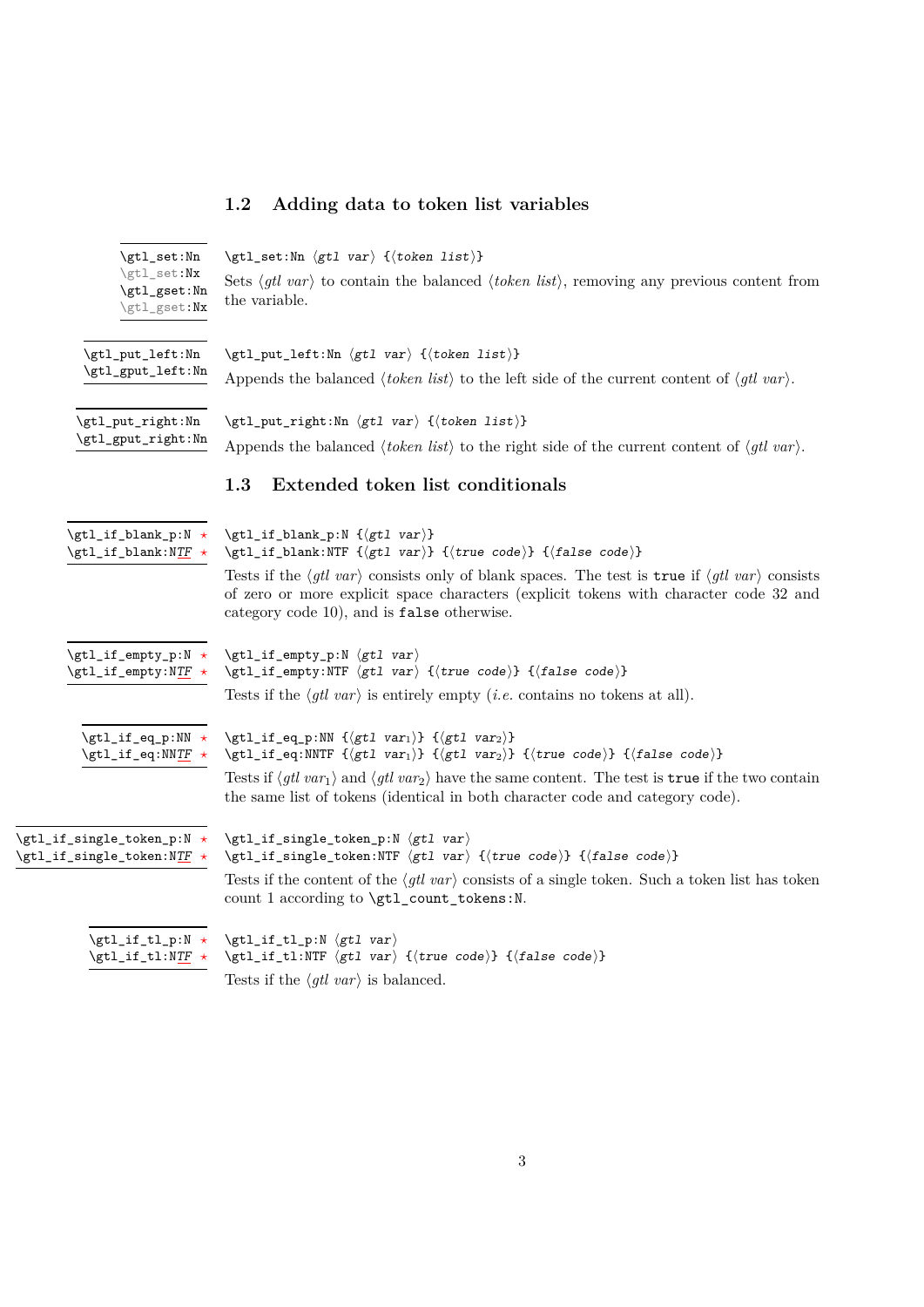#### <span id="page-3-0"></span>**1.4 The first token from an extended token list**

<span id="page-3-9"></span><span id="page-3-8"></span><span id="page-3-7"></span><span id="page-3-6"></span><span id="page-3-5"></span><span id="page-3-4"></span>

| $\getl\_head:N \star$                                                                                                                              | $\getl_{head:N}$ (gtl var)                                                                                                                                                                                                                                                                                                             |  |  |  |  |
|----------------------------------------------------------------------------------------------------------------------------------------------------|----------------------------------------------------------------------------------------------------------------------------------------------------------------------------------------------------------------------------------------------------------------------------------------------------------------------------------------|--|--|--|--|
|                                                                                                                                                    | Leaves in the input stream the first token in the $\langle gtl \, var \rangle$ . If the $\langle gtl \, var \rangle$ is empty,<br>nothing is left in the input stream.                                                                                                                                                                 |  |  |  |  |
| $\getl\_head\_do : NN \; \star$                                                                                                                    | $\gt;gtl_head_do:NN \langle gt1 \, var \rangle \langle cs \rangle$                                                                                                                                                                                                                                                                     |  |  |  |  |
|                                                                                                                                                    | Leaves in the input stream the $\langle control\ sequence \rangle$ followed by the first token in $\langle gtl\ var \rangle$ .<br>If the $\langle gtl \, var \rangle$ is empty, the $\langle cs \rangle$ is followed by $\qquad\mathbf{q} \cdot \mathbf{n}$ ralue.                                                                     |  |  |  |  |
| \gtl_head_do:NNTF $\star$                                                                                                                          | \gtl_head_do:NNTF $\langle gt1 \ var \rangle \langle cs \rangle$ { $\langle true \ code \rangle$ } { $\langle false \ code \rangle$ }                                                                                                                                                                                                  |  |  |  |  |
|                                                                                                                                                    | If the $\langle gtl \nvert var \rangle$ is empty, leaves the $\langle false \nvert code \rangle$ in the input stream. Otherwise leaves the<br>$\langle control \ sequence \rangle$ followed by the first token in $\langle gtl \ var \rangle$ and the $\langle true \ code \rangle$ .                                                  |  |  |  |  |
| \gtl_get_left:NN                                                                                                                                   | $\verb \gt1_get-left:NN  \langle gt1 \ var_1 \rangle \langle gt1 \ var_2 \rangle$                                                                                                                                                                                                                                                      |  |  |  |  |
|                                                                                                                                                    | Stores the first token from $\langle gtl \nvert var_1 \rangle$ in $\langle gtl \nvert var_2 \rangle$ as an single-token extended token list,<br>without removing it from $\langle gtl \, var_1 \rangle$ .                                                                                                                              |  |  |  |  |
| \gtl_pop_left:N                                                                                                                                    | $\getl\_pop\_left:N \; \langle gt1 \; var \rangle$                                                                                                                                                                                                                                                                                     |  |  |  |  |
| \gtl_gpop_left:N                                                                                                                                   | Remove the first token from $\langle gtl \nvert var_1 \rangle$ . If the $\langle gtl \nvert var_1 \rangle$ is empty nothing happens.                                                                                                                                                                                                   |  |  |  |  |
| \gtl_pop_left:NN                                                                                                                                   | $\left\{ \text{ptl\_pop\_left: NN \ (gtl \ var_1) \ (gtl \ var_2) \right. \right\}$                                                                                                                                                                                                                                                    |  |  |  |  |
| \gtl_gpop_left:NN                                                                                                                                  | Stores the first token from $\langle gtl \nvert var_1 \rangle$ in $\langle gtl \nvert var_2 \rangle$ as an single-token extended token list,<br>and remove it from $\langle gtl \, var_1 \rangle$ . If the $\langle gtl \, var_1 \rangle$ is empty it remains so, and $\langle gtl \, var_2 \rangle$ is<br>set to contain \q_no_value. |  |  |  |  |
| $\left\{ \text{ptl}_if\_head\_eq\_catcode\_p:NN \right\}$<br>$\left\{ \texttt{et\_if\_head\_eq\_catcode:NN} \underline{\texttt{TF}} \right. \star$ | $\left\{ \text{ptl}_if\_head\_eq\_catcode\_p:NN \ {\text{gtl var}} \ \} \ \text{test token} \right\}$<br>$\left\{ \text{etl}_if\_head\_eq\_catcode: \text{NNTF } \left\{ \text{trl } var \right\} \right. \left\{ \text{test token} \right\}$<br>$\{\langle true \ code \rangle\} \ \{\langle false \ code \rangle\}$                  |  |  |  |  |
|                                                                                                                                                    | Tests if the first token in $\langle g t \rangle$ var) has the same category code as the $\langle test \, token \rangle$ . In the<br>case where $\langle gtl \, var \rangle$ is empty, the test will always be false.                                                                                                                  |  |  |  |  |
| $\left\{ \text{ptl}_if\_head\_eq\_character\_p: NN \right\}$<br>$\left\{ \text{ptl}_if\_head\_eq\_character\_NNTF \right\}$                        | $\gt;gtl_if_head_eq_ccharcode_p:NN {\forall}tl var} {\forall} test token$<br>$\left\{ \text{t}_i \right\}$ $\left\{ \text{t}_i \right\}$ $\left\{ \text{t}_i \right\}$<br>$\{\langle true \ code \rangle\} \ \{\langle false \ code \rangle\}$                                                                                         |  |  |  |  |
|                                                                                                                                                    | Tests if the first token in $\langle g t \rangle$ are has the same character code as the $\langle test \ token \rangle$ . In<br>the case where $\langle gtl \, var \rangle$ is empty, the test will always be false.                                                                                                                   |  |  |  |  |
| $\left\{ \text{ptl}_if\_head\_eq\_meaning\_p: NN \right. \star$<br>$\left\{ \text{tr}_i \right\}$ $\left\{ \text{det}_i \right\}$                  | $\left\{ \text{etl}_if\_head\_eq\_meaning\_p: NN \ \{ \text{etl} \ \ \text{var} \} \ \{ \text{test} \ \ \text{token} \} \right\}$<br>$\left\{ \text{etl}_if\_head\_eq\_meaning: \text{NNTF } \left\{ \text{ext } var \right\} \right. \left\{ \text{test } token \right\}$                                                             |  |  |  |  |

 ${\{\langle true\ code \rangle\}}$   ${\{\langle false\ code \rangle\}}$ 

<span id="page-3-3"></span><span id="page-3-2"></span><span id="page-3-1"></span>Tests if the first token in  $\langle gtl \nvert var \rangle$  has the same meaning as the  $\langle test \nvert char \rangle$ . In the case where  $\langle gtl \; var \rangle$  is empty, the test will always be false.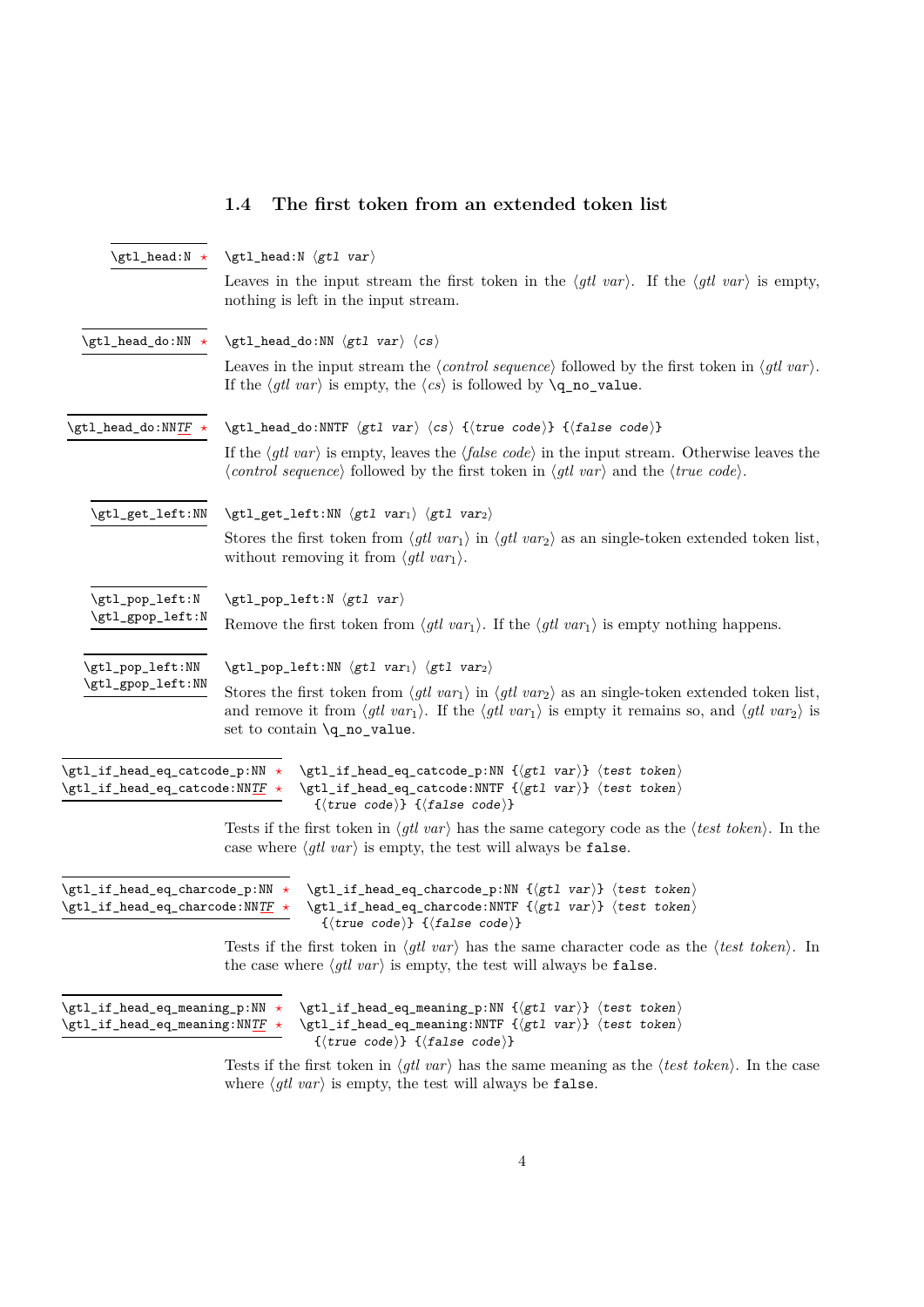<span id="page-4-1"></span>

| \gtl_if_head_is_group_begin_p:N * |         | $\getl_i$ head is group begin p:N $\{(gtl \ var)\}$                                    |  |
|-----------------------------------|---------|----------------------------------------------------------------------------------------|--|
| \gtl_if_head_is_group_begin:NTF * |         | $\left\{ \text{etl}_if\_head_is\_group\_begin: \text{NF } {\sqrt{gtl} \ var} \right\}$ |  |
| \gtl_if_head_is_group_end_p:N     | $\star$ | $\{\langle true \ code \rangle\}$ $\{\langle false \ code \rangle\}$                   |  |
| \gtl_if_head_is_group_end:NTF     | $\star$ |                                                                                        |  |
| \gtl_if_head_is_N_type_p:N        | $\star$ |                                                                                        |  |
| \gtl_if_head_is_N_type:NTF        | $\star$ |                                                                                        |  |
| \gtl_if_head_is_space_p:N         | $\star$ |                                                                                        |  |
| \gtl_if_head_is_space:NTF         | $\star$ |                                                                                        |  |

Tests whether the first token in  $\langle gtl \ var \rangle$  is an explicit begin-group character, an explicit end-group character, an N-type token, or a space. In the case where  $\langle gtl \; var \rangle$  is empty, the test will always be false.

#### <span id="page-4-0"></span>**1.5 The first few tokens from an extended token list**

<span id="page-4-5"></span><span id="page-4-4"></span><span id="page-4-3"></span><span id="page-4-2"></span>

| \gtl_left_tl:N $\star$                              | $\getl_{left\_tl: N \ (gt1 \ var)$                                                                                                                                                                                                                                                                                                                                                                                                                                                                                                         |
|-----------------------------------------------------|--------------------------------------------------------------------------------------------------------------------------------------------------------------------------------------------------------------------------------------------------------------------------------------------------------------------------------------------------------------------------------------------------------------------------------------------------------------------------------------------------------------------------------------------|
|                                                     | Leaves in the input stream all tokens in $\langle gtl \, var \rangle$ until the first extra begin-group or extra<br>end-group character, within \exp_not:n. This is the longest balanced token list starting<br>from the left of $\langle gtl \, var \rangle$ .                                                                                                                                                                                                                                                                            |
| \gtl_pop_left_tl:N                                  | $\getl\_pop\_left\_tl: N \left\langle gtl \space var \right\rangle$                                                                                                                                                                                                                                                                                                                                                                                                                                                                        |
| \gtl_gpop_left_tl:N                                 | Remove from the $\langle gtl \rangle$ var $\rangle$ all tokens before the first extra begin-group or extra end-group<br>character. The tokens that are removed form the longest balanced token list starting from<br>the left of $\langle gtl \, var \rangle$ .                                                                                                                                                                                                                                                                            |
| \gtl_left_item:NF *                                 | $\left\{ \text{etl\_left\_item: NF } \left\langle \text{gl } var \right\rangle \right. \right\}$                                                                                                                                                                                                                                                                                                                                                                                                                                           |
|                                                     | Leaves in the input stream the first $\langle item \rangle$ of the $\langle gtl \, var \rangle$ : this is identical to $\texttt{ltl}\_head:n$<br>applied to the result of $\getl_t_t1$ . If there is no such item, the $\{false \ code\}$ is left<br>in the input stream.                                                                                                                                                                                                                                                                  |
| \gtl_pop_left_item:NNTF<br>\gtl_gpop_left_item:NNTF | $\left\{ \text{ptl\_pop\_left\_item: NNTF } \left\langle gt1 \text{ var} \right\rangle \right. \right.$<br>$\{\langle true \ code \rangle\}$ $\{\langle false \ code \rangle\}$                                                                                                                                                                                                                                                                                                                                                            |
|                                                     | Stores the first item of $\langle gtl \, var \rangle$ in $\langle tl \, var \rangle$ , locally, and removes it from $\langle gtl \, var \rangle$ , together<br>with any space before it. If there is no such item, the $\langle gtl \rangle$ var) is not affected, and the<br>metatl var may or may not be affected.                                                                                                                                                                                                                       |
| \gtl_left_text:NF *                                 | $\left\{ \text{etl\_left\_text:NF }\left\langle gtl \text{ } var \right\rangle \right. \right\}$                                                                                                                                                                                                                                                                                                                                                                                                                                           |
|                                                     | Starting from the first token in $\langle g t \rangle$ var), this function finds a pattern of the form $\langle tokens_1 \rangle$<br>$\{\langle tokens_2\rangle\}$ , where the $\langle tokens_1\rangle$ contain no begin-group nor end-group characters, then<br>leaves $\langle tokens_1 \rangle$ $\{ \langle tokens_2 \rangle \}$ in the input stream, within $\exp_{\text{not}}$ in. If no such pattern<br>exists (this happens if the result of $\getl_t_t$ . N contains no brace group), the (false<br>$code\rangle$ is run instead. |
| \gtl_pop_left_text:N                                | $\left\{ \text{ptl\_pop\_left\_text: N } \left\langle gtl \text{ var} \right\rangle \right.$                                                                                                                                                                                                                                                                                                                                                                                                                                               |
| \gtl_gpop_left_text:N                               | Starting from the first token in $\langle g t \rangle$ var), this function finds a pattern of the form $\langle tokens_1 \rangle$                                                                                                                                                                                                                                                                                                                                                                                                          |

<span id="page-4-7"></span><span id="page-4-6"></span> $\{\langle tokens_2\rangle\},\$  where the  $\langle tokens_1\rangle$  contain no begin-group nor end-group characters, then removes  $\langle tokens_1\rangle \{ \langle tokens_2\rangle\}$  from  $\langle gtl \ var\rangle$ . If no such pattern exists (this happens if the result of  $\left\{ \text{t} \right\}$  left\_tl:N contains no brace group), the  $\left\{ \text{gtl} \right\}$  is not modified instead.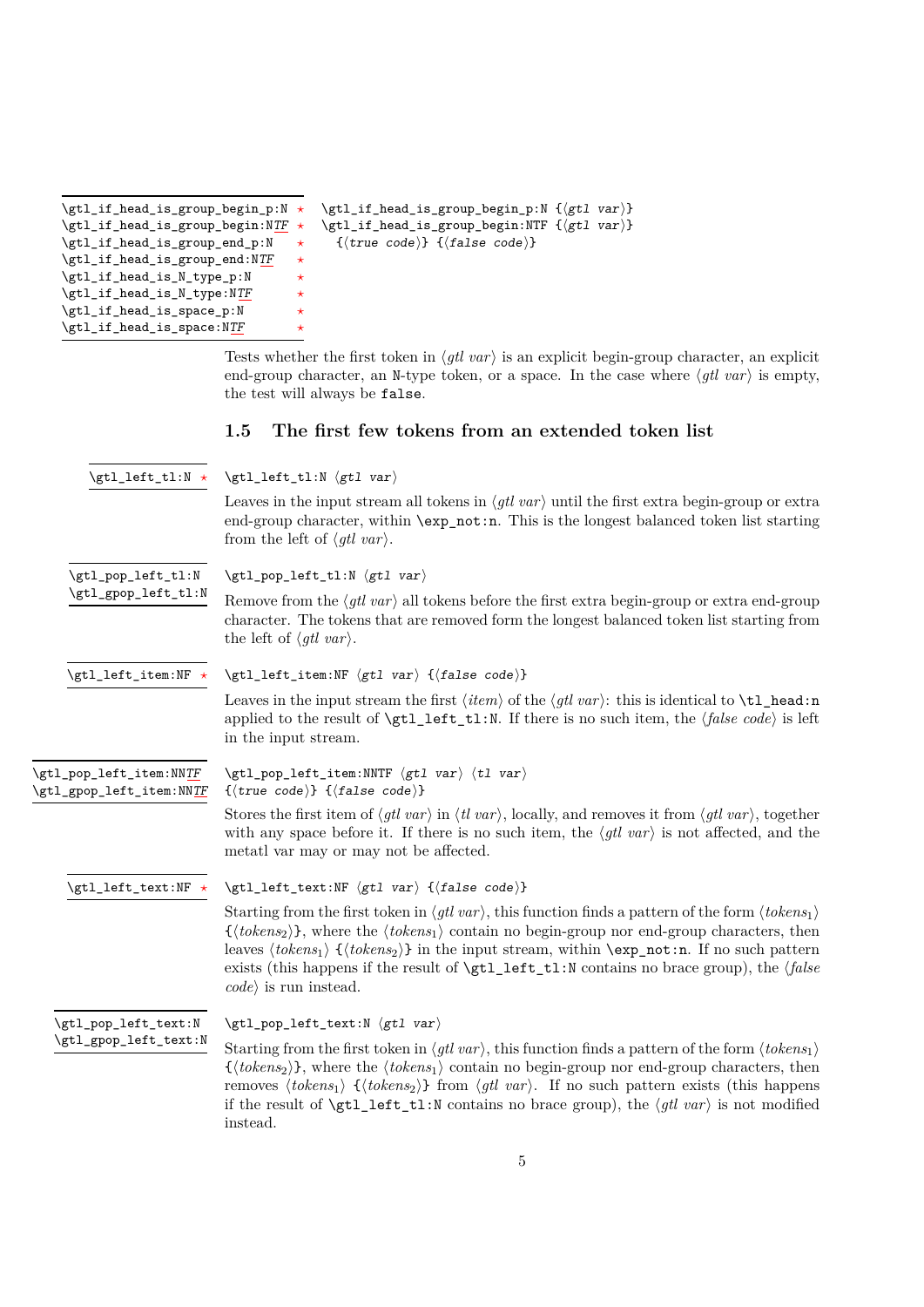<span id="page-5-9"></span><span id="page-5-8"></span><span id="page-5-7"></span>

|                                | 1.U<br><b>WOLKING</b> WITH the CONTENTS OF EXTENSIVE CONSTRUSS                                                                                                               |
|--------------------------------|------------------------------------------------------------------------------------------------------------------------------------------------------------------------------|
| \gtl_count_tokens:N *          | $\getl_count_tokens:N \getl var$                                                                                                                                             |
|                                | Counts the number of tokens in the $\langle g t \rangle$ var) and leaves this information in the input<br>stream.                                                            |
| $\getl\_extra\_begin: N \star$ | $\getl\_extra\_begin:H \langle gtl \ var \rangle$                                                                                                                            |
| \gtl_extra_end:N<br>$\star$    | Counts the number of explicit extra begin-group (or end-group) characters in the $\langle \text{gl} \text{ var} \rangle$<br>and leaves this information in the input stream. |
| \gtl_show:N                    | $\getl\_show:N \ (gtl \ var)$                                                                                                                                                |
| \gtl_log:N                     | Displays the content of the $\langle g t \rangle$ var) on the terminal or in the log file.                                                                                   |
| \gtl_to_str:N $\star$          | $\getl_to_str:N \getl var$                                                                                                                                                   |
| \gtl_to_str:n *                | Converts the content of the $\langle gtl \rangle$ var) into a series of characters with category code 12                                                                     |
| New: 2018-04-04                | (other) with the exception of spaces, which retain category code 10 (space). This string<br>is then left in the input stream.                                                |

## <span id="page-5-0"></span>**1.6 Working with the contents of extended token lists**

#### <span id="page-5-6"></span><span id="page-5-1"></span>**1.7 Constant extended token lists**

<span id="page-5-3"></span>\c\_empty\_gtl Constant that is always empty.

<span id="page-5-4"></span>\c\_group\_begin\_gtl An explicit begin-group character contained in an extended token list.

<span id="page-5-5"></span>\c\_group\_end\_gtl An explicit end-group character contained in an extended token list.

#### <span id="page-5-2"></span>**1.8 Future perhaps**

- Test if a token appears in an extended token list.
- Test if an extended token list appears in another.
- Remove an extended token list from another, once or every time it appears.
- Replace an extended token list by another in a third: once, or every time it appears.
- Case statement.
- Mapping?
- Inserting an extended token list into the input stream, with all its glorious unbalanced braces.
- Convert in various ways to a token list.
- Reverse the order of tokens.
- Extract a token given its position.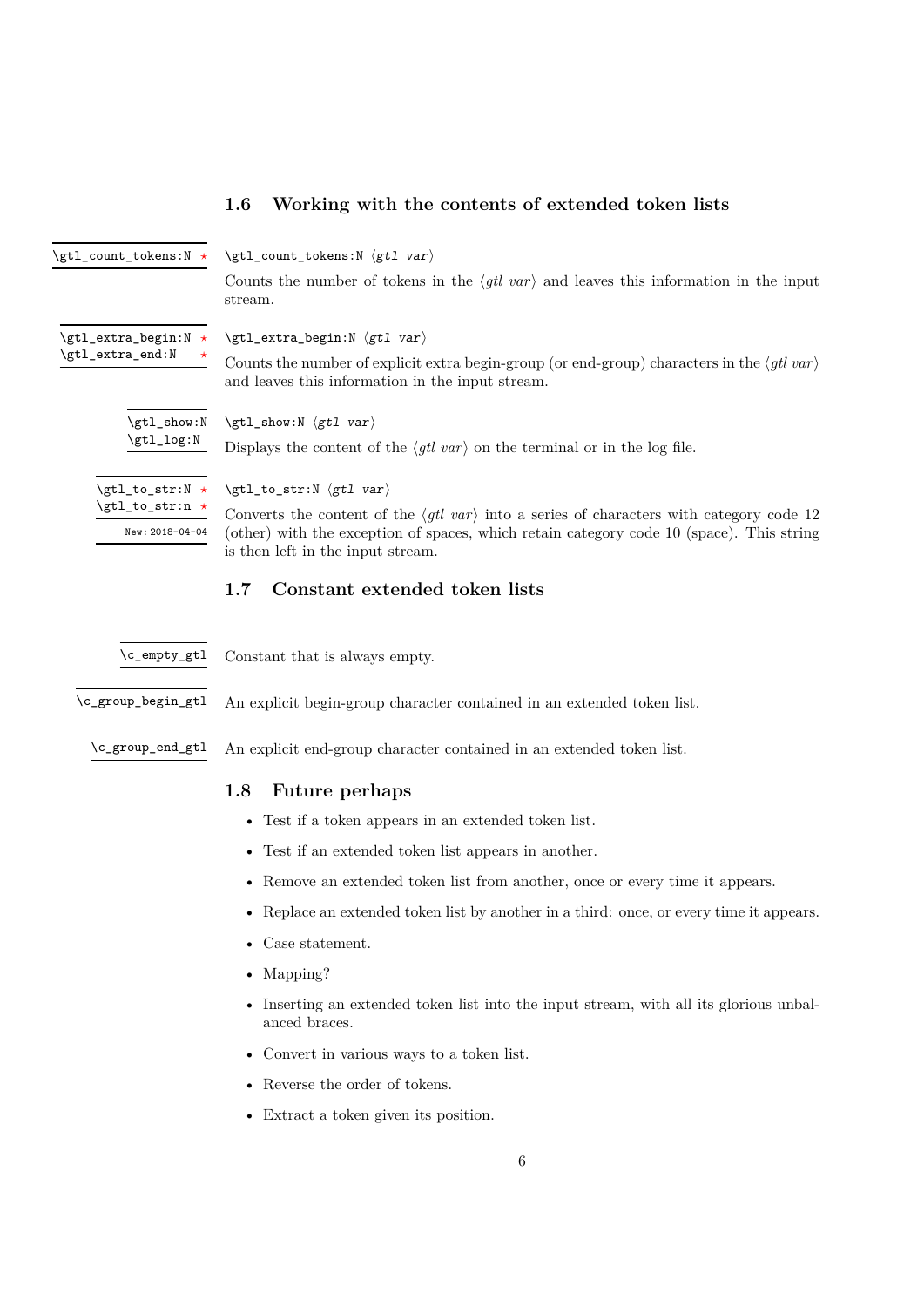- Extract a range of tokens given their position.
- Trim spaces.
- Crazy idea below.

We could add (with lots of work) the expandable function

```
\gtl_concat:nF
{
\{\langle t1_1 \rangle\} \{\langle start_1 \rangle\} \{\langle stop_1 \rangle\}\{\langle t1_2 \rangle\} \{\langle start_2 \rangle\} \{\langle stop_2 \rangle\}...
\{\langle t1_n \rangle\} \{\langle start_n \rangle\} \{\langle stop_n \rangle\}}
\{\langle false\ code \rangle\}
```
For each triplet, this function builds the sub-token list of  $\langle tl_i \rangle$  corresponding to the tokens ranging from position  $\langle \textit{start}_i \rangle$  to position  $\langle \textit{stop}_i \rangle$  of  $\langle \textit{tl}_i \rangle$ . The results obtained for each triplet are then concatenated. If nothing bad happens (see below), the concatenation is left in the input stream, and the  $\langle false \ code \rangle$  is removed. Two cases can lead to running the  $\langle false \ code \rangle$  (and dropping the first argument altogether). The first case is when the number of brace groups in  $\setminus \text{gl}_\text{-concat:nF}$  is not a multiple of 3. The second case is when the concatenation gives rise to an unbalanced token list: then the result is not a valid token list. Note that each part is allowed to be unbalanced: only the full result must be balanced.

### <span id="page-6-0"></span>**2 gtl implementation**

Some support packages are loaded first, then we declare the package's name, date, version, and purpose.

- $_1$   $\langle$ \*package $\rangle$
- $2 \langle \text{QQ=gtl}\rangle$

Load expl3, either through \RequirePackage or through inputting the generic loader, depending on the format in use.

```
3 \begingroup\expandafter\expandafter\expandafter\endgroup
4 \expandafter\ifx\csname RequirePackage\endcsname\relax
    \input expl3-generic.tex
6 \else
    7 \RequirePackage{expl3}[2017/11/14]
8 \text{ Yfi}9 \ExplSyntaxOn
10 \cs_if_exist:NTF \ProvidesExplPackage
11 \quad \text{f}12 \cs_new_eq:NN \__gtl_end_package_hook: \prg_do_nothing:
13 \ExplSyntaxOff
14 \ProvidesExplPackage
15 }
```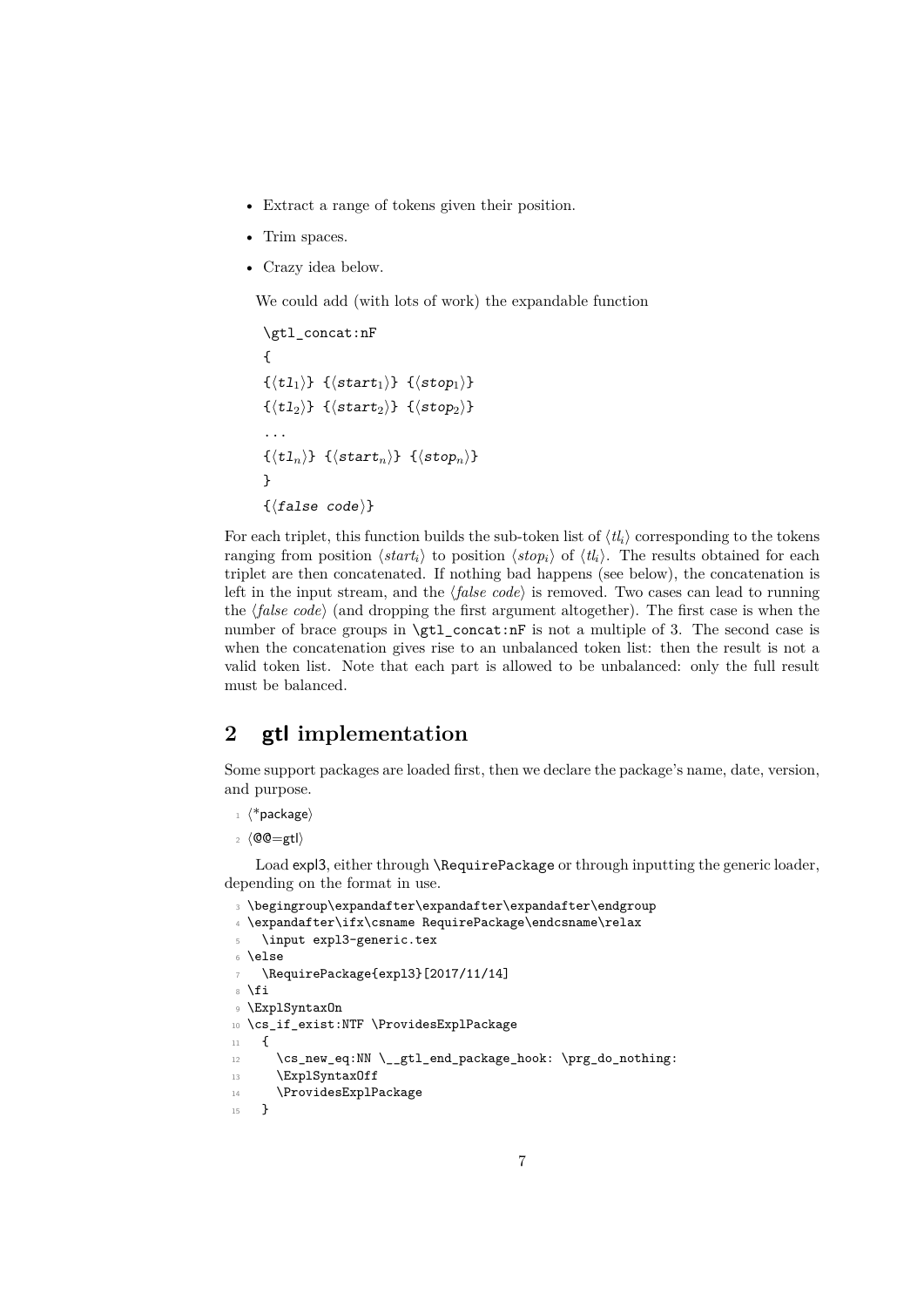```
16 {
17 \cs_new_eq:NN \__gtl_end_package_hook: \ExplSyntaxOff
18 \group_begin:
19 \ExplSyntaxOff
20 \cs_set_protected:Npn \__gtl_tmp:w #1#2#3#4
21 \sim \sim \sim22 \qquad \qquad \qquad \qquad \qquad \text{group\_end:}23 \tl_gset:cx { ver @ #1 . sty } { #2 ~ v#3 ~ #4 }
24 \cs_if_exist_use:NF \wlog { \iow_log:x }
25 { Package: ~ #1 ~ #2 ~ v#3 ~ #4 }
26 }
27 \qquad \qquad \searrow _gtl_tmp:w
28 }
29 {gtl} {2018/12/28} {0.5} {Manipulate unbalanced lists of tokens}
```
#### <span id="page-7-0"></span>**2.1 Helpers**

<sup>30</sup> \cs\_generate\_variant:Nn \use:nn { no }

 $\_{\text{gtl\_exp\_not\_n:}N}$  Used in one case where we need to prevent expansion of a token within an x-expanding definition. Using \exp\_not:N there would fail when the argument is a macro parameter character.

```
31 \ \csim \Psi: Npn \ \_gt;gt1\text{-}not\_n: N #1 { \exp_not: n {#1}}
```
(*End definition for* \\_\_gtl\_exp\_not\_n:N*.*)

\\_\_gtl\_brace:nn \\_\_gtl\_brace\_swap:nn Those functions are used to add some tokens, #1, to an item #2 in an extended token list:  $\_{gt}$  the left, while  $\_{gt}$  and  $\frac{1}{2}$  brace\_swap:nn adds them on the right.

```
32 \text{ \&\_new: Npn \ } \_gt\_gt1\_brace:nn #1#2 { { #1 #2 } }
33 \cs_new:Npn \__gtl_brace_swap:nn #1#2 { { #2 #1 } }
```
(*End definition for* \\_\_gtl\_brace:nn *and* \\_\_gtl\_brace\_swap:nn*.*)

\\_\_gtl\_strip\_nil\_mark:w \\_\_gtl\_strip\_nil\_mark\_aux:w Removes the following  $q_n$ il  $q_n$ ark without losing any braces, and places the result into \exp\_not:n.

```
34 \cs_new:Npn \__gtl_strip_nil_mark:w
35 { \__gtl_strip_nil_mark_aux:w \prg_do_nothing: }
_{36} \cs_new:Npn \__gtl_strip_nil_mark_aux:w #1 \q_nil \q_mark
37 { \exp_not:o {#1} }
```
(*End definition for* \\_\_gtl\_strip\_nil\_mark:w *and* \\_\_gtl\_strip\_nil\_mark\_aux:w*.*)

#### <span id="page-7-1"></span>**2.2 Structure of extended token lists**

Token lists must have balanced braces (or rather, begin-group and end-group characters). Extended token lists lift this requirement, and can represent arbitrary lists of tokens. A list of tokens can fail to be balanced in two ways: one may encounter too many end-group characters near the beginning of the list, or too many begin-group characters near the end of the list. In fact, a list of tokens always has the form

 $\langle b_1 \rangle$  } ...  $\langle b_n \rangle$  }  $\langle c \rangle$  {  $\langle e_1 \rangle$  ... {  $\langle e_n \rangle$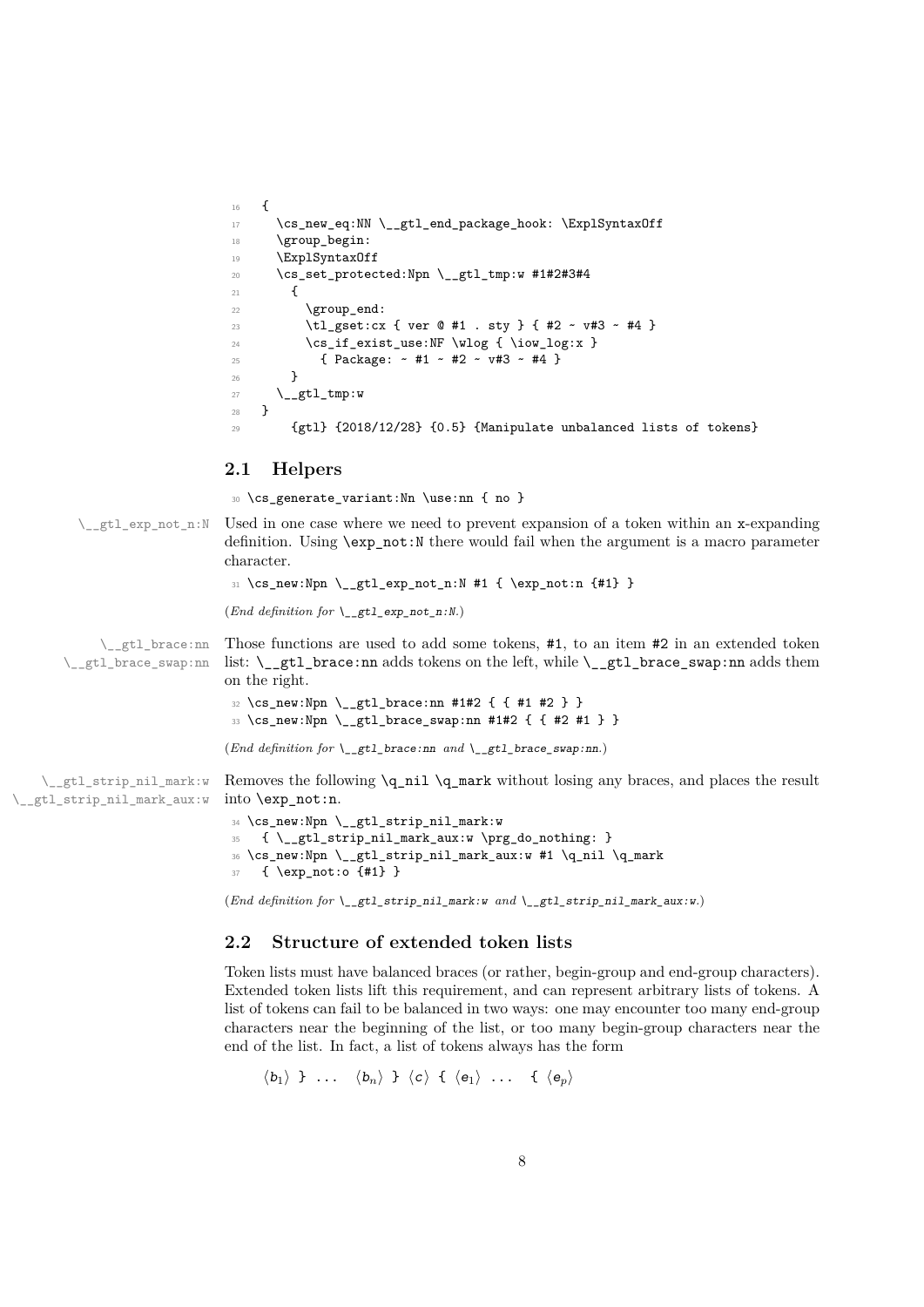where the  $\langle b_i \rangle$ ,  $\langle c \rangle$ , and  $\langle e_i \rangle$  are all balanced token lists. This can be seen by listing the tokens, and keeping track of a counter, which starts at 0, and is incremented at each begin-group character, and decremented at each end-group character: then the  $\langle b_i \rangle$  are delimited by positions where the counter reaches a new minimum, whereas the  $\langle e_i \rangle$  are delimited by positions where the counter last takes a given negative value. Such a token list is stored as

 $\simeq$  { {(b<sub>1</sub>)} ... {\b<sub>n</sub>)} } {\c)} { {\bnd{e<sub>p</sub>}} ... {\bnd{e<sub>1</sub>}} }

Note that the  $\langle e_i \rangle$  are in a reversed order, as this makes the ends of extended token lists more accessible. Balanced token lists have  $n = p = 0$ : the first and third parts are empty, while the second contains the tokens.

In the following code comments, the balanced token lists  $\langle b_i \rangle$  are called "leading chunks",  $\langle c \rangle$  is called "middle chunk", and  $\langle e_i \rangle$  are called "trailing chunks". It is important to note that a balanced sub-list of a gtl must be entirely contained in one of the chunk.

\s<sub>\_\_gtl</sub> This marker appears at the start of extended token lists.

38 \cs\_new\_eq:NN \s\_\_gtl \scan\_stop:

```
(End definition for \mathcal{S} gtl.)
```
[\gtl\\_set:Nn](#page-2-2) Storing a balanced token list into an extended token list variable simply means adding \gtl\_set:Nx \s gtl and two empty brace groups: there are no leading nor trailing chunks.

```
\gtl_gset:Nn
\gtl_gset:Nx
\gtl_const:Nn
\gtl_const:Nx
                39 \cs_new_protected:Npn \gtl_set:Nn { \__gtl_set:NNn \tl_set:Nn }
                 40 \cs_new_protected:Npn \gtl_gset:Nn { \_gtl_set:NNn \tl_gset:Nn }
                _{41} \csc\_new\_protected: Npn \gt stl\_const:Nn { \_{gt\_gtl\_set:NNn \tt \tl\_const:Nn}42 \text{ } \cs{new\_protected: Npn \gt{gtl\_set:Nx} \ \{-\_gtl\_set:NNn \tt\ll\_set:Nx}43 \cs_new_protected:Npn \gtl_gset:Nx { \_gtl_set:NNn \tl_gset:Nx }
                 44 \cs_new_protected:Npn \gtl_const:Nx { \__gtl_set:NNn \tl_const:Nx }
                 45 \cs_new_protected:Npn \__gtl_set:NNn #1#2#3
                    46 { #1 #2 { \s__gtl { } {#3} { } } }
```
(*End definition for* \gtl\_set:Nn *,* \gtl\_gset:Nn *, and* \gtl\_const:Nn*. These functions are documented on page [3.](#page-2-2)*)

[\c\\_empty\\_gtl](#page-5-3) An empty extended token list, obtained thanks to the \gtl\_const:Nn function just defined.

 $47 \text{ } \text{ } \text{const}: \text{Nn } \c$  empty\_gtl { }

(*End definition for* \c\_empty\_gtl*. This variable is documented on page [6.](#page-5-3)*)

[\c\\_group\\_begin\\_gtl](#page-5-4) Extended token lists with exactly one begin-group/end-group character are built by in-[\c\\_group\\_end\\_gtl](#page-5-5) cluding a single (empty) leading or trailing chunk.

```
48 \tl const:Nn \c group end gtl { \s gtl { { } } { } { } }
49 \tl_const:Nn \c_group_begin_gtl { \s__gtl { } { } { { } } }
```
(*End definition for* \c\_group\_begin\_gtl *and* \c\_group\_end\_gtl*. These variables are documented on page [6.](#page-5-4)*)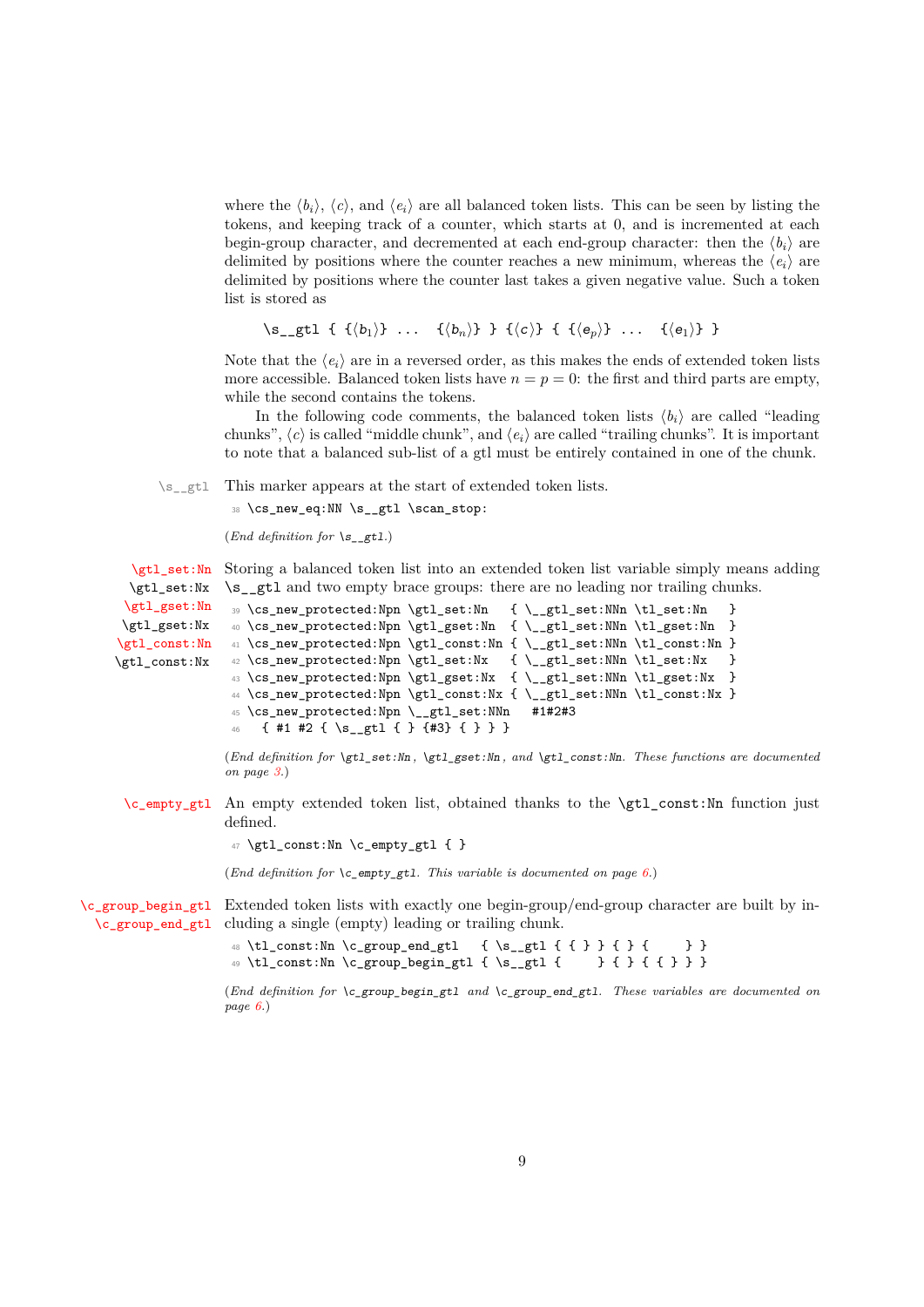```
2.3 Creating extended token list variables
       \gtl_new:N A new extended token list is created empty.
                    50 \cs_new_protected:Npn \gtl_new:N #1
                    51 { \cs_new_eq:NN #1 \c_empty_gtl }
                   (End definition for \gtl_new:N. This function is documented on page 2.)
   \gtl_set_eq:NN
All the data about an extended token list is stored as a single token list, so copying is
  \gtl_gset_eq:NN
easy.
                    52 \cs_new_eq:NN \gtl_set_eq:NN \tl_set_eq:NN
                    53 \cs_new_eq:NN \gtl_gset_eq:NN \tl_gset_eq:NN
                   (End definition for \gtl_set_eq:NN and \gtl_gset_eq:NN. These functions are documented on page 2.)
     \gtl_clear:N
Clearing an extended token list by setting it to the empty one.
    \gtl gclear:N
                    54 \cs_new_protected:Npn \gtl_clear:N #1
                    55 { \gtl_set_eq:NN #1 \c_empty_gtl }
                    56 \cs_new_protected:Npn \gtl_gclear:N #1
                    57 { \gtl_gset_eq:NN #1 \c_empty_gtl }
                   (End definition for \gtl_clear:N and \gtl_gclear:N. These functions are documented on page 2.)
 \gtl_clear_new:N
If the variable exists, clear it. Otherwise declare it.
\gtl_gclear_new:N
                    58 \cs_new_protected:Npn \gtl_clear_new:N #1
                    59 { \gtl_if_exist:NTF #1 { \gtl_clear:N #1 } { \gtl_new:N #1 } }
                    60 \cs_new_protected:Npn \gtl_gclear_new:N #1
                    61 { \gtl_if_exist:NTF #1 { \gtl_gclear:N #1 } { \gtl_new:N #1 } }
                   (End definition for \gtl_clear_new:N and \gtl_gclear_new:N. These functions are documented on page
                   2.)
\gtl_if_exist_p:N
Again a copy of token list functions.
\gtl_if_exist:NTF
                   62 \prg_new_eq_conditional:NNn \gtl_if_exist:N \tl_if_exist:N
```

```
63 { p , T , F , TF }
```
(*End definition for* \gtl\_if\_exist:NTF*. This function is documented on page [2.](#page-1-7)*)

#### <span id="page-9-1"></span>**2.4 Adding data to extended token list variables**

[\gtl\\_put\\_left:Nn](#page-2-3) If there is no leading chunk in the gtl variable, then add the new material to the middle [\gtl\\_gput\\_left:Nn](#page-2-3) chunk. Otherwise add it to the first leading chunk, namely the first brace group in the \\_\_gtl\_put\_left:wn first argument of \\_\_gtl\_put\_left:wn.

```
64 \cs_new_protected:Npn \gtl_put_left:Nn #1#2
65 { \tl_set:Nx #1 { \exp_after:wN \_gtl_put_left:wn #1 {#2} } }
66 \cs_new_protected:Npn \gtl_gput_left:Nn #1#2
67 { \tl_gset:Nx #1 { \exp_after:wN \__gtl_put_left:wn #1 {#2} } }
68 \text{ Cs_new: Npn } \_gt;69 \frac{1}{2}70 \tl_if_empty:nTF {#1}
71 { \exp_not:n { \s_gtl { } { #4 #2 } {#3} } }
72 \left\{ \begin{array}{c} \end{array} \right\}\mathsf{S}_\text{gtl}74 { \exp_not:o { \_gtl_brace:nn {#4} #1 } }
75 { \exp_not:n {#2} }
```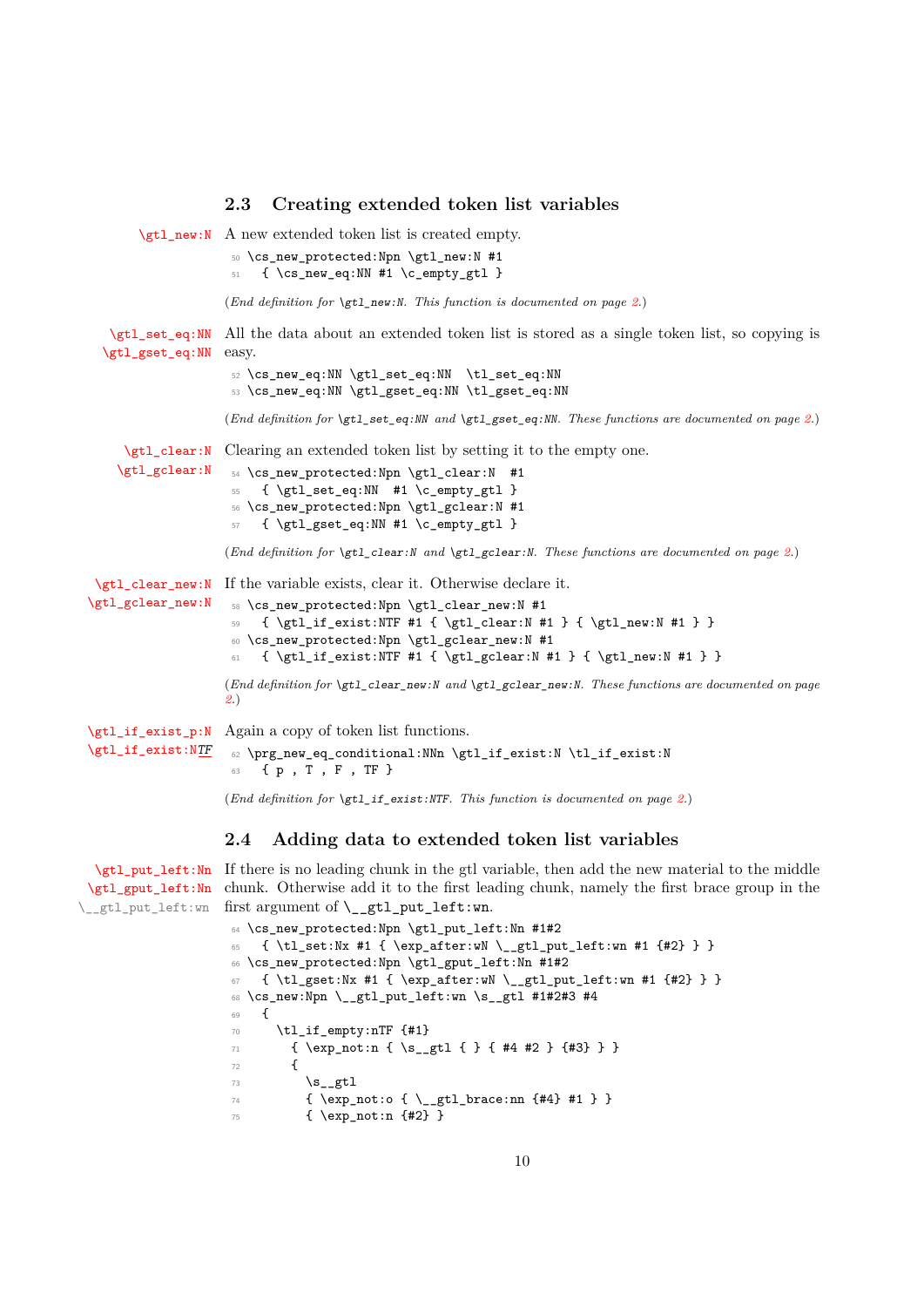<sup>76</sup> { \exp\_not:n {#3} } <sup>77</sup> } <sup>78</sup> }

(*End definition for* \gtl\_put\_left:Nn *,* \gtl\_gput\_left:Nn *, and* \\_\_gtl\_put\_left:wn*. These functions are documented on page [3.](#page-2-3)*)

```
\gtl_put_right:Nn
Symmetric of \gtl_put_left:Nn.
 \gtl_gput_right:Nn
\__gtl_put_right:wn
                     79 \cs_new_protected:Npn \gtl_put_right:Nn #1#2
                     80 { \tl_set:Nx #1 { \exp_after:wN \__gtl_put_right:wn #1 {#2} } }
                     81 \cs_new_protected:Npn \gtl_gput_right:Nn #1#2
                     82 { \tl_gset:Nx #1 { \exp_after:wN \__gtl_put_right:wn #1 {#2} } }
                     83 \cs_new:Npn \__gtl_put_right:wn \s__gtl #1#2#3 #4
                     84 {
                     85 \tl if empty:nTF {#3}
                     86 { \exp_not:n { \s_gtl {#1} { #2 #4 } { } } }
                     87 {
                     88 \mathcal{S}_{-gt1}89 { \exp_not:n {#1} }
                     90 { \exp_not:n {#2} }
                     \frac{91}{4} { \exp_not:o { \_gtl_brace_swap:nn {#4} #3 } }
                     92 }
                     93 }
```
(*End definition for* \gtl\_put\_right:Nn *,* \gtl\_gput\_right:Nn *, and* \\_\_gtl\_put\_right:wn*. These functions are documented on page [3.](#page-2-4)*)

Concatenating two lists of tokens of the form

#### [\gtl\\_concat:NNN](#page-1-8) [\gtl\\_gconcat:NNN](#page-1-8)

\\_\_gtl\_concat:ww \\_\_gtl\_concat\_aux:nnnnnn \\_\_gtl\_concat\_auxi:nnnnnn \\_gtl\_concat\_auxii:nnnnnn \\_\_gtl\_concat\_auxiii:w \\_\_gtl\_concat\_auxiv:nnnn \\_\_gtl\_concat\_auxv:wnwnn \\_\_gtl\_concat\_auxvi:nnwnwnn

```
\simeq { {(b<sub>1</sub>)} ... {(b<sub>n</sub>)} } {(c)} { {(e<sub>n</sub>)} ... {(e<sub>1</sub>)} }
```
is not an easy task. The  $\langle e \rangle$  parts of the first join with the  $\langle b \rangle$  parts of the second to make balanced pairs, and the follow-up depends on whether there were more  $\langle e \rangle$  parts or more  $\langle b \rangle$  parts.

```
94 \cs_new_protected:Npn \gtl_concat:NNN #1#2#3
95 { \tl_set:Nx #1 { \exp_last_two_unbraced:Noo \__gtl_concat:ww #2 #3 } }
96 \cs_new_protected:Npn \gtl_gconcat:NNN #1#2#3
97 { \tl_gset:Nx #1 { \exp_last_two_unbraced:Noo \__gtl_concat:ww #2 #3 } }
98 \cs_new:Npn \__gtl_concat:ww \s__gtl #1#2#3 \s__gtl #4#5#6
99 {
100 \tl_if_blank:nTF {#3}
101 {
102 \text{tl}_if\_blank:nTF \{ \#4 \}103 \{\ \mathcal{N}_{\texttt{__gtl}\texttt{.concat}\texttt{_aux}:\texttt{nnnnnn }\}104 \{\ \mathcal{L}_\text{getl\_concat\_auxi:nnnnnn} \}105 }
106 f
107 \tilde{\text{1}} \tl_if_blank:nTF {#4}
108 \{\ \mathcal{L}_\text{gtl\_concat\_auxii:nnnnnn} \}109 \{\ \mathcal{L}_\text{getl\_concat\_auxiv:nnnn } \}110 }
111 {#1} {#2} {#3} {#4} {#5} {#6}
112 }
113 \cs_new:Npn \__gtl_concat_aux:nnnnnn #1#2#3#4#5#6
114 { \exp_not:n { \s__gtl {#1} { #2 #5 } {#6} } }
```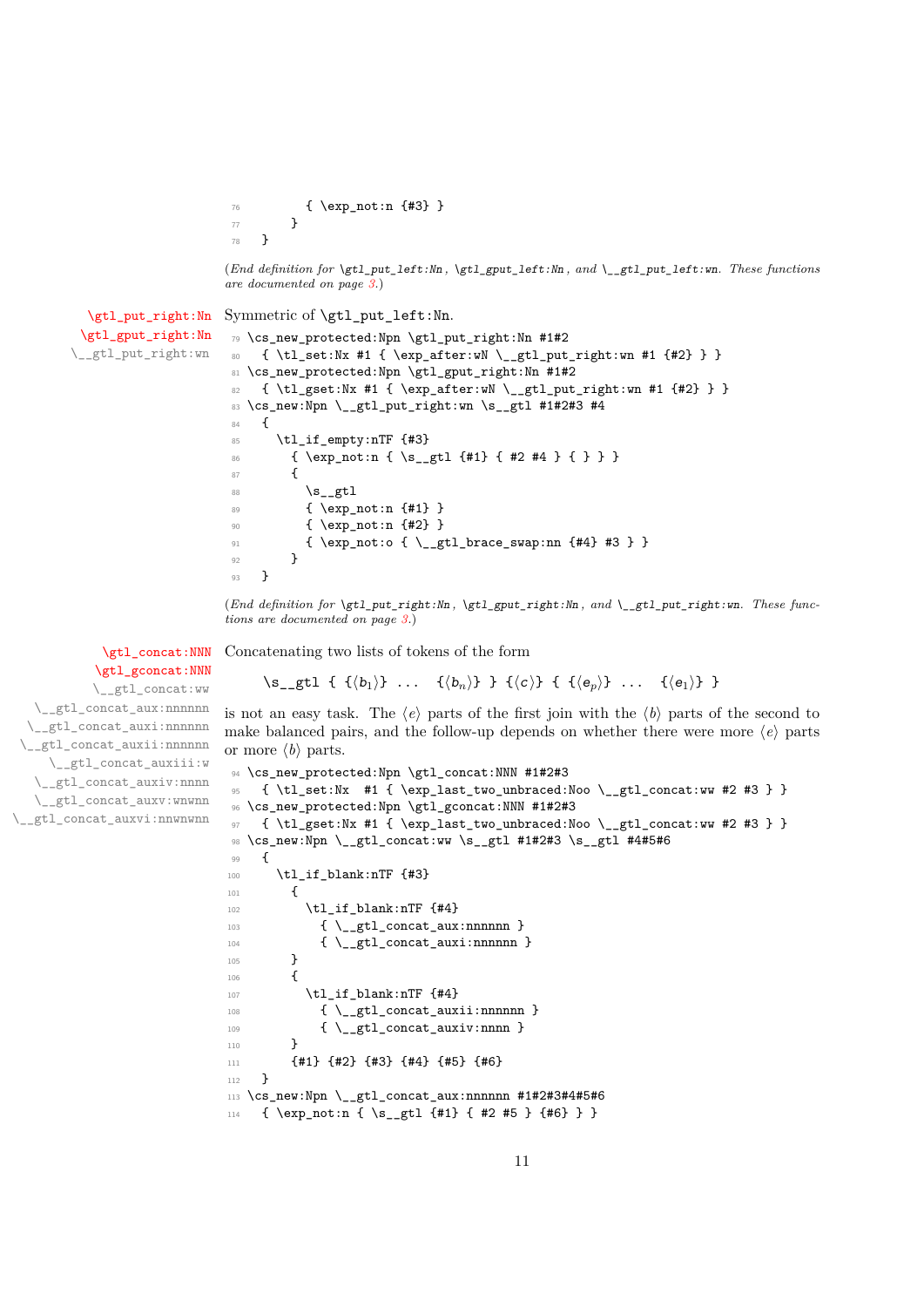```
115 \cs_new:Npn \__gtl_concat_auxi:nnnnnn #1#2#3#4#5#6
116 {
117 \s_gtl
118 {
119 \exp_not:n {#1}
120 \exp_not:f
121 {\ \{} {\ \{}122 }
123 { \exp_not:n {#5} }
124 { \exp_not:n {#6} }
125 }
_{126} \cs_new:Npn \__gtl_concat_auxii:nnnnnn #1#2#3#4#5#6
127 \frac{127}{120}128 \mathsf{S}_{-\mathsf{gtl}}129 { \exp_not:n {#1} }
130 { \exp_not:n {#2} }
131 {
132 \exp_not:n {#6}
133 \exp_not:f
134 \{\ \mathcal{N}_{\text{eff}}\ \{\ \mathcal{N}_{\text{eff}}\135 }
136 }
137 \cs_new:Npn \__gtl_concat_auxiii:w #1 ~ #2 \q_stop {#1}
138 \cs_new:Npn \_gtl_concat_auxiv:nnnn #1#2#3#4
139 {
140 \tl_if_single:nTF {#3}
141 \{ \ \mathcal{L}_\text{gtl\_concat\_auxv:www} \}142 \{ \ \mathcal{L}_g t1\_\text{concat}\_\text{auxvi:nnwmwm} \}143 #3 ~ \q_mark #4 ~ \q_mark {#1} {#2}
144 }
145 \cs_new:Npn \__gtl_concat_auxv:wnwnn
146 #1#2 \q_mark #3#4 \q_mark #5#6
147 {
148 \qquad \qquad \setminus _{\texttt{\_gt}} \texttt{stl\_concat}:w149 \s_gtl {#5} { #6 { #1 #3 } } { }
150 \s_{-}gt1 {#4}
151 }
152 \cs_new:Npn \__gtl_concat_auxvi:nnwnwnn
153 #1#2#3 \q_mark #4#5 \q_mark #6#7
154 {
155 \__gtl_concat:ww
156 \s_gtl {#6} {#7} { { #2 { #1 #4 } } #3 }
157 \s_{-gt1} {#5}
158 }
```
(*End definition for* \gtl\_concat:NNN *and others. These functions are documented on page [2.](#page-1-8)*)

#### <span id="page-11-0"></span>**2.5 Showing extended token lists**

[\gtl\\_to\\_str:N](#page-5-6) [\gtl\\_to\\_str:n](#page-5-6) \\_\_gtl\_to\_str:w \\_\_gtl\_to\_str\_loopi:nnw \\_\_gtl\_to\_str\_testi:nnw \\_\_gtl\_to\_str\_endi:nnn \\_\_gtl\_to\_str\_loopii:nnw \\_\_gtl\_to\_str\_endii:nnw

```
159 \cs_new:Npn \gtl_to_str:N #1 { \exp_after:wN \__gtl_to_str:w #1 }
160 \cs_new:Npn \gtl_to_str:n #1 { \__gtl_to_str:w #1 }
161 \cs_new:Npn \__gtl_to_str:w \s__gtl #1#2#3
162 { \_gtl_to_str_loopi:nnw { } #1 \q_nil \q_mark {#2} {#3} }
```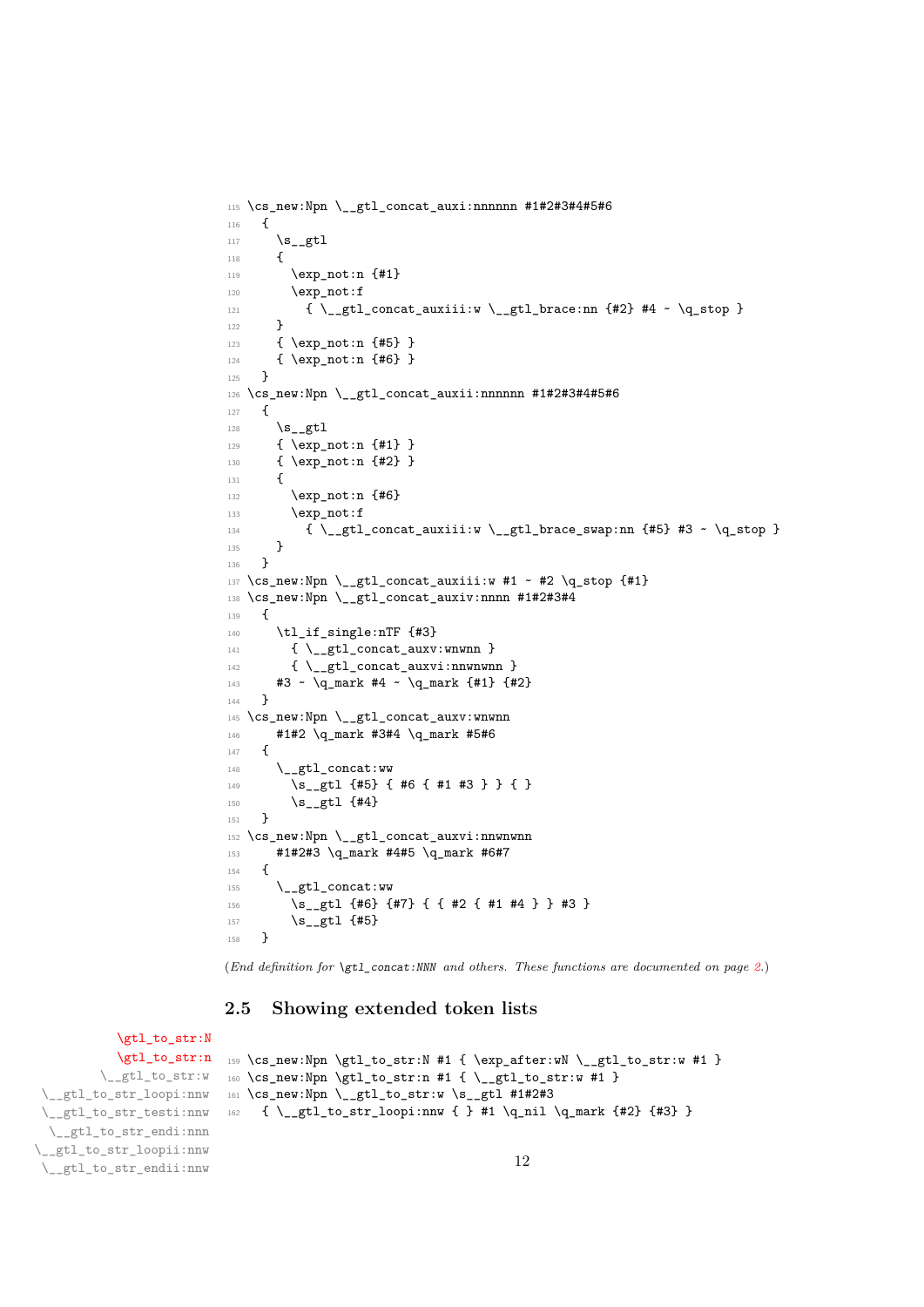```
163 \cs_new:Npx \__gtl_to_str_loopi:nnw #1#2
164 {
165 \exp_not:N \quark_if_nil:nTF {#2}
166 { \exp_not:N \__gtl_to_str_testi:nnw {#1} {#2} }
\verb|167| + \verb|167| + \verb|267| + \verb|267| + \verb|267| + \verb|267| + \verb|267| + \verb|267| + \verb|267| + \verb|267| + \verb|267| + \verb|267| + \verb|267| + \verb|267| + \verb|267| + \verb|267| + \verb|267| + \verb|267| + \verb|267| + \verb|267| + \verb|267| + \verb|267| + \verb|267| + \verb|267| + \verb|267| + \verb|267| + \verb|267| + \verb|2168 }
169 \cs_new:Npx \__gtl_to_str_testi:nnw #1#2#3 \q_mark
170 {
171 \exp_not:N \tl_if_empty:nTF {#3}
172 { \exp_not:N \_gtl_to_str_endi:nnn {#1} }
173 \overline{1}174 \exp_not:N \__gtl_to_str_loopi:nnw
175 { #1 #2 \iow_char:N \} } #3 \exp_not:N \q_mark
176 }
177 }
178 \cs_new:Npn \__gtl_to_str_endi:nnn #1#2#3
179 { \_gtl_to_str_loopii:nnw #3 { #1 #2 } \q_nil \q_stop }
180 \cs_new:Npx \__gtl_to_str_loopii:nnw #1#2
181 {
182 \exp_not:N \quark_if_nil:nTF {#2}
183 { \exp_not:N \__gtl_to_str_testii:nnw {#1} {#2} }
_{184} { \exp_not:N \_gtl_to_str_loopii:nnw { #2 \iow_char:N \{ #1 } }
185 }
186 \cs_new:Npx \_gtl_to_str_testii:nnw #1#2#3 \q_stop
187 {
188 \exp_not:N \tl_if_empty:nTF {#3}
189 { \exp_not:N \tl_to_str:n {#1} }
190 {
191 \exp_not:N \__gtl_to_str_loopii:nnw
192 { #2 \iow_char:N \{ #1 } #3 \exp_not:N \q_stop
193 }
194 }
```
(*End definition for*  $\text{let1 to str:N}$  *and others. These functions are documented on page [6.](#page-5-6)*)

[\gtl\\_show:N](#page-5-7) Display the variable name, then its string representation. Before that, test that the [\gtl\\_log:N](#page-5-7) \\_\_gtl\_show:NNN variable indeed exists, and if appropriate throw an error message by sending the undefined variable to  $\tilde{L}_\text{show}:N$  or  $\tilde{L}_\text{log}:N$ .

```
195 \cs_new_protected:Npn \gtl_show:N
196 \{ \ \mathcal{L}_gtl\_show: NNN \ tll\_show:n \ tll\_show:N \}197 \cs_new_protected:Npn \gtl_log:N
198 { \_gtl_show:NNN \tl_log:n \tl_log:N }
199 \cs_new_protected:Npn \_gtl_show:NNN #1#2#3
200 \frac{f}{f}201 \gtl_if_exist:NTF #3
202 \{ \exp \arcsin x #1 f \token to str:N #3 = \getl to str:N #3 } \}203 { #2 #3 }
204 }
```
(*End definition for* \gtl\_show:N *,* \gtl\_log:N *, and* \\_\_gtl\_show:NNN*. These functions are documented on page [6.](#page-5-7)*)

#### <span id="page-12-0"></span>**2.6 Extended token list conditionals**

[\gtl\\_if\\_eq\\_p:NN](#page-2-5) Two extended token lists are equal if the underlying token lists are the same. [\gtl\\_if\\_eq:NN](#page-2-5)[TF](#page-0-0)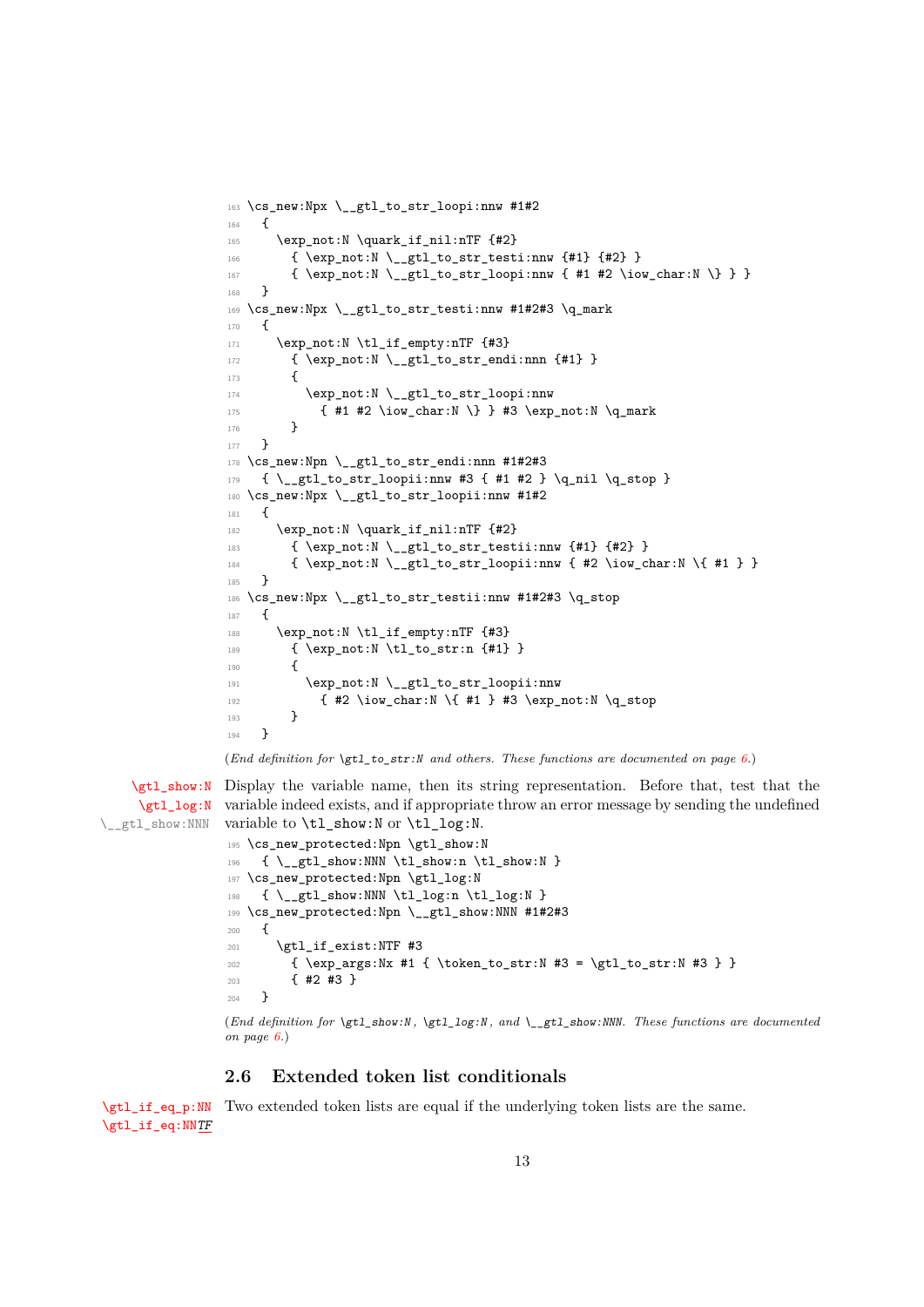<sup>205</sup> \prg\_new\_eq\_conditional:NNn \gtl\_if\_eq:NN \tl\_if\_eq:NN <sup>206</sup> { p , T , F , TF }

(*End definition for* \gtl\_if\_eq:NNTF*. This function is documented on page [3.](#page-2-5)*)

```
\gtl_if_empty_p:N
An extended token list is empty if it is equal to the empty gtl.
\gtl_if_empty:NTF
                                        207 \prg_new_conditional:Npnn \gtl_if_empty:N #1 { p , T , F , TF }
                                         208 {
                                         209 \tl_if_eq:NNTF #1 \c_empty_gtl
                                         \label{lem:210} {\pmb{\quad \quad \quad} {\pmb{\quad \quad} {\pmb{\quad \quad} {\pmb{\quad \quad} {\pmb{\quad \quad} {\pmb{\quad \quad} {\pmb{\quad \quad} {\pmb{\quad \quad} {\pmb{\quad \quad} {\pmb{\quad \quad} {\pmb{\quad \quad} {\pmb{\quad \quad} {\pmb{\quad \quad} {\pmb{\quad \quad} {\pmb{\quad \quad} {\pmb{\quad \quad} {\pmb{\quad \quad} {\pmb{\quad \quad} {\pmb{\quad \quad} {\pmb{\quad \quad} {\pmb{\quad \quad} {\pmb{\quad \quad} {\pmb{\quad \quad} {\pmb{\quad \quad} {\pmb{\quad \quad} {\pmb{\quad \quad} {\211 }
                                         (End definition for \gtl_if_empty:NTF. This function is documented on page 3.)
      \gtl_if_tl_p:N
A gtl is balanced if it has neither leading nor trailing chunk.
      \gtl_if_tl:NTF
```

```
\__gtl_if_tl_return:w
                       212 \prg_new_conditional:Npnn \gtl_if_tl:N #1 { p , T , F , TF }
                       213 { \exp_after:wN \__gtl_if_tl_return:w #1 }
                        214 \cs_new:Npn \__gtl_if_tl_return:w \s__gtl #1#2#3
                       215 \sim216 \tl_if_empty:nTF { #1 #3 }
                        217 { \prg_return_true: } { \prg_return_false: }
                        218 }
                       (End definition for \gtl_if_tl:NTF and \__gtl_if_tl_return:w. This function is documented on page
```
[\gtl\\_if\\_single\\_token:N](#page-2-8)[TF](#page-0-0) \\_\_gtl\_if\_single\_token\_return:w *[3.](#page-2-7)*)

[\gtl\\_if\\_single\\_token\\_p:N](#page-2-8) If there are neither leading nor trailing chunks then the gtl is a single token if and only if the middle chunk is a single token. Otherwise the gtl is a single token only if it is exactly a begin-group or an end-group token.

```
219 \prg_new_conditional:Npnn \gtl_if_single_token:N #1 { p , T , F , TF }
220 { \exp_{aff} wN \_gtgtl\_if\_single\_token\_return:w #1 #1 }221 \cs_new:Npn \__gtl_if_single_token_return:w \s__gtl #1#2#3 #4
222 \{223 \tl_if_empty:nTF { #1 #3 }
224 {
225 \tl_if_single_token:nTF {#2}
226 { \prg_return_true: }
227 					{ \prg_return_false: }
228 }
229230 \gtl_if_eq:NNTF #4 \c_group_begin_gtl
231 { \prg_return_true: }
232 \qquad \qquad \text{ }233 \gtl_if_eq:NNTF #4 \c_group_end_gtl
234 { \prg_return_true: }
235 { \prg_return_false: }
236 }
237 }
238
```
(*End definition for* \gtl\_if\_single\_token:NTF *and* \\_\_gtl\_if\_single\_token\_return:w*. This function is documented on page [3.](#page-2-8)*)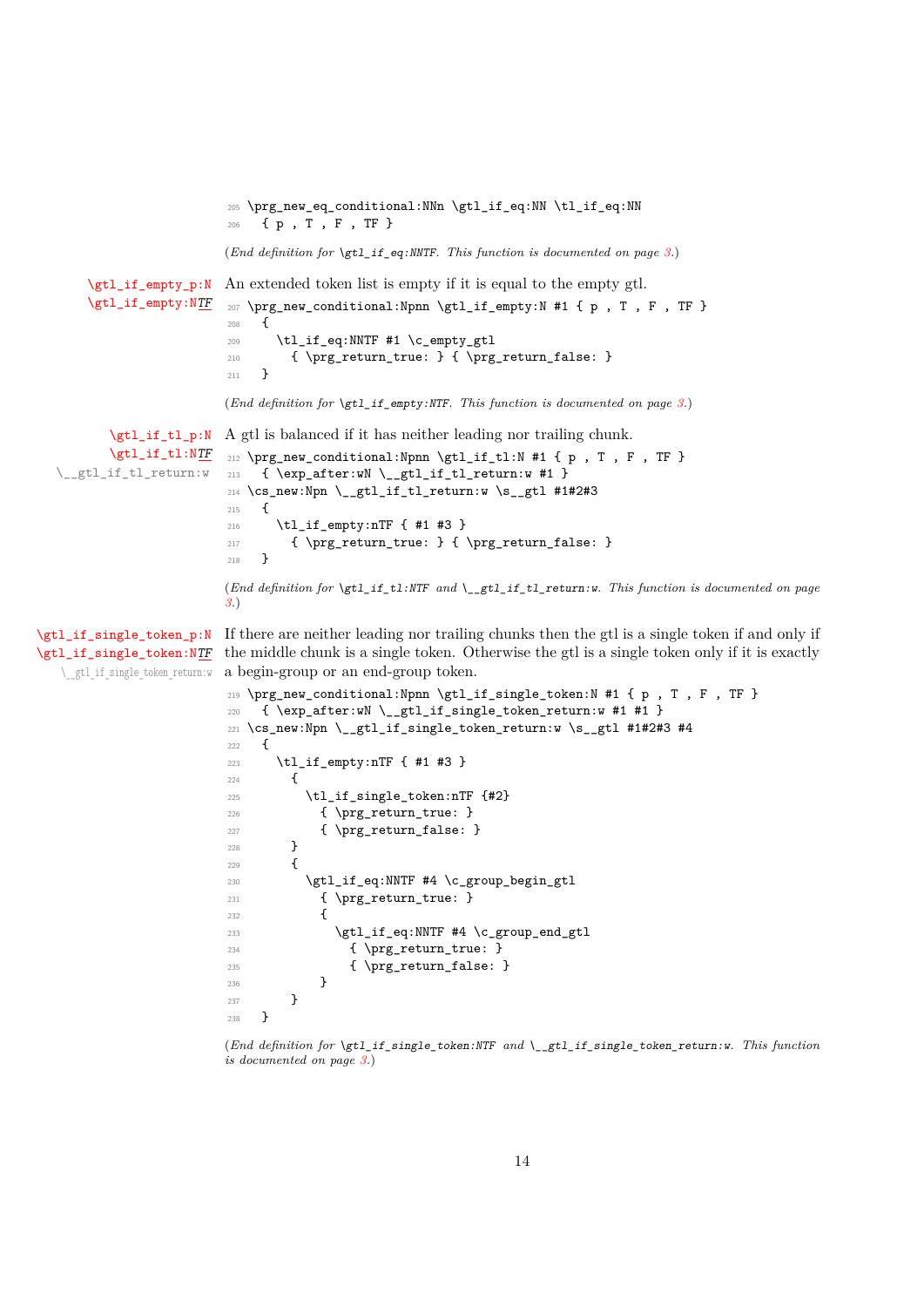[\gtl\\_if\\_blank\\_p:N](#page-2-9) A gtl is blank if its middle chunk is blank and it has no leading nor trailing chunk (those [\gtl\\_if\\_blank:N](#page-2-9)[TF](#page-0-0) would lead to #1 or #3 containing brace groups).

```
\__gtl_if_blank_return:w
                          239 \prg_new_conditional:Npnn \gtl_if_blank:N #1 { p , T , F , TF }
                          240 { \exp_after:wN \__gtl_if_blank_return:w #1 }
                          241 \cs_new:Npn \__gtl_if_blank_return:w \s__gtl #1#2#3
                          242 \frac{1}{2}243 \tl_if_blank:nTF { #1 #2 #3 }
                          244 { \prg_return_true: }
                          245 { \prg_return_false: }
                          246 }
```
(*End definition for* \gtl\_if\_blank:NTF *and* \\_\_gtl\_if\_blank\_return:w*. This function is documented on page [3.](#page-2-9)*)

[\gtl\\_if\\_head\\_is\\_group\\_begin\\_p:N](#page-4-1) Based on a five-way test \\_\_gtl\_head:wnnnnn defined later. The five cases are: the gtl is [\gtl\\_if\\_head\\_is\\_group\\_begin:N](#page-4-1)[TF](#page-0-0) \gtl if head is group end p:N [\gtl\\_if\\_head\\_is\\_group\\_end:N](#page-4-1)[TF](#page-0-0) empty, it starts with a begin-group, with an end-group, with a space, or with an N-type token. In the last case, the token is left in the input stream after the brace group, hence the need for **\use** none:n here.

```
\gtl_if_head_is_space_p:N
\gtl_if_head_is_space:NTF
\gtl_if_head_is_N_type_p:N
\gtl_if_head_is_N_type:NTF
                            247 \prg_new_conditional:Npnn \gtl_if_head_is_group_begin:N #1
                            248 { p , T , F , TF }
                            249 {
                            250 \exp_after:wN \__gtl_head:wnnnnn #1
                            251 { \prg_return_false: }
                            252 { \prg_return_true: }
                            253 { \prg_return_false: }
                            254 { \prg_return_false: }
                            255 { \prg_return_false: \use_none:n }
                            256 }
                            257 \prg_new_conditional:Npnn \gtl_if_head_is_group_end:N #1
                            258 { p , T , F , TF }
                            259 \{260 \qquad \verb|\exp_after: wN \ \_gt\_gtl\_head:wnnnnn  #1261 { \prg_return_false: }
                            262 { \prg_return_false: }
                            263 { \prg_return_true: }
                            264 { \prg_return_false: }
                            265 { \prg_return_false: \use_none:n }
                            266 }
                            267 \prg_new_conditional:Npnn \gtl_if_head_is_space:N #1
                            268 { p , T , F , TF }
                            269 {
                            270 \text{exp} \text{ after}:wN \setminus gt1 \text{ head}:wnnnnn #1271 { \prg_return_false: }
                            272 { \prg_return_false: }
                            273 { \prg_return_false: }
                            274 { \prg_return_true: }
                            \{ \preccurlyeq_{\text{false}: \use\_none:n} \}276
                            277 \prg_new_conditional:Npnn \gtl_if_head_is_N_type:N #1
                            278 { p , T , F , TF }
                            279 \sim 5
                            280 \qquad \verb|\exp_after:wN \verb|\\_gtl_head:wnnnnn #1|281 { \prg_return_false: }
                            282 { \prg_return_false: }
```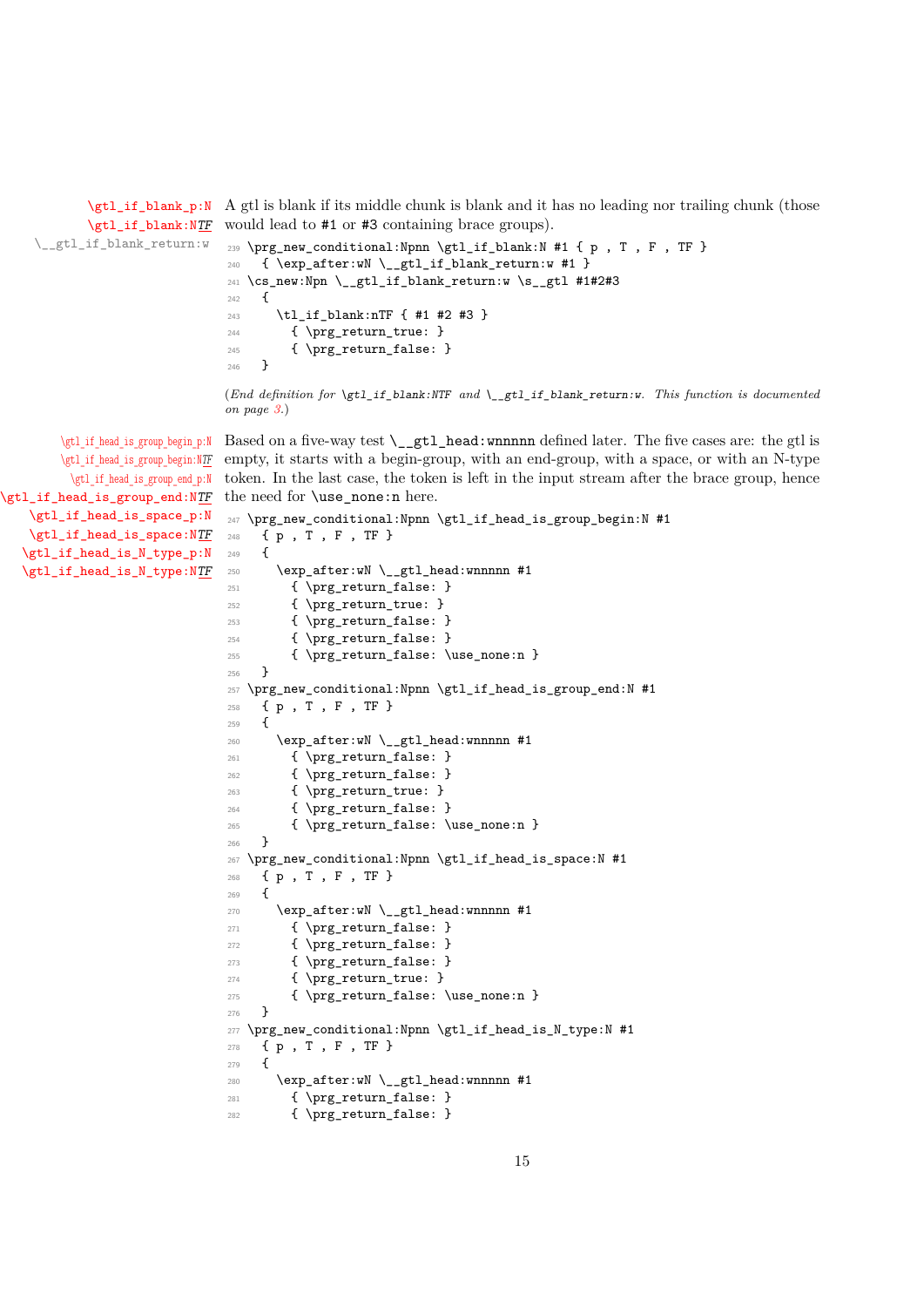```
283 { \prg_return_false: }
284 { \prg_return_false: }
285 { \prg_return_true: \use_none:n }
286 }
```
(*End definition for* \gtl\_if\_head\_is\_group\_begin:NTF *and others. These functions are documented on page [5.](#page-4-1)*)

[\gtl\\_if\\_head\\_eq\\_charcode\\_p:NN](#page-3-2) [\gtl\\_if\\_head\\_eq\\_charcode:NN](#page-3-2)[TF](#page-0-0) \\_\_gtl\_if\_head\_eq\_code\_return:NNN

```
\gtl_if_head_eq_catcode_p:NN
In the empty case, ? can match with #2, but then \use_none:nn gets rid of \prg_-
\gtl_if_head_eq_catcode:NNTF return_true: and \else:, to correctly leave \prg_return_false:. We could not sim-
                               plify this by placing the \exp_not:N #2 after the construction involving #1, because
                               #2 must be taken into the T<sub>E</sub>X primitive test, in case #2 itself is a primitive T<sub>E</sub>X condi-
                               tional, which would mess up conditional nesting.
```

```
287 \prg_new_conditional:Npnn \gtl_if_head_eq_catcode:NN #1#2
288 { p , T , F , TF }
289 {\_gtl_if_head_eq_code_return:NNN \if_catcode:w #1#2 }
290 \prg_new_conditional:Npnn \gtl_if_head_eq_charcode:NN #1#2
291 { p , T , F , TF }
292 { \__gtl_if_head_eq_code_return:NNN \if_charcode:w #1#2 }
293 \cs_new:Npn \__gtl_if_head_eq_code_return:NNN #1#2#3
294 {
295 #1
296 \exp_not:N #3
297 \exp_after:wN \__gtl_head:wnnnnn #2
298 { ? \use_none:nn }
299 					{ \c_group_begin_token }
300 { \c_group_end_token }
301 { \c_space_token }
302 { \exp_not:N }
303 \prg_return_true:
304 \else:
305 \prg_return_false:
306 \fi:
307 }
```
(*End definition for* \gtl\_if\_head\_eq\_catcode:NNTF *,* \gtl\_if\_head\_eq\_charcode:NNTF *, and* \\_\_gtl\_ if\_head\_eq\_code\_return:NNN*. These functions are documented on page [4.](#page-3-1)*)

```
\gtl_if_head_eq_meaning_p:NN
\gtl_if_head_eq_meaning:NNTF
     \__gtl_if_head_eq_meaning_return:NN
```

```
308 \prg_new_conditional:Npnn \gtl_if_head_eq_meaning:NN #1#2
309 { p , T , F , TF }
310 { \ gtl_if_head_eq_meaning_return:NN #1#2 }
311 \cs_new:Npn \__gtl_if_head_eq_meaning_return:NN #1#2
312 \frac{1}{2}313 \exp_after:wN \__gtl_head:wnnnnn #1
314 { \if false: }
315 { \if_meaning:w #2 \c_group_begin_token }
316 { \if_meaning:w #2 \c_group_end_token }
317 { \if_meaning:w #2 \c_space_token }
318 { \if_meaning:w #2 }
319 \prg_return_true:
320 \qquad \text{lelesc:}321 \prg_return_false:
322 \qquad \text{ifi:}323
```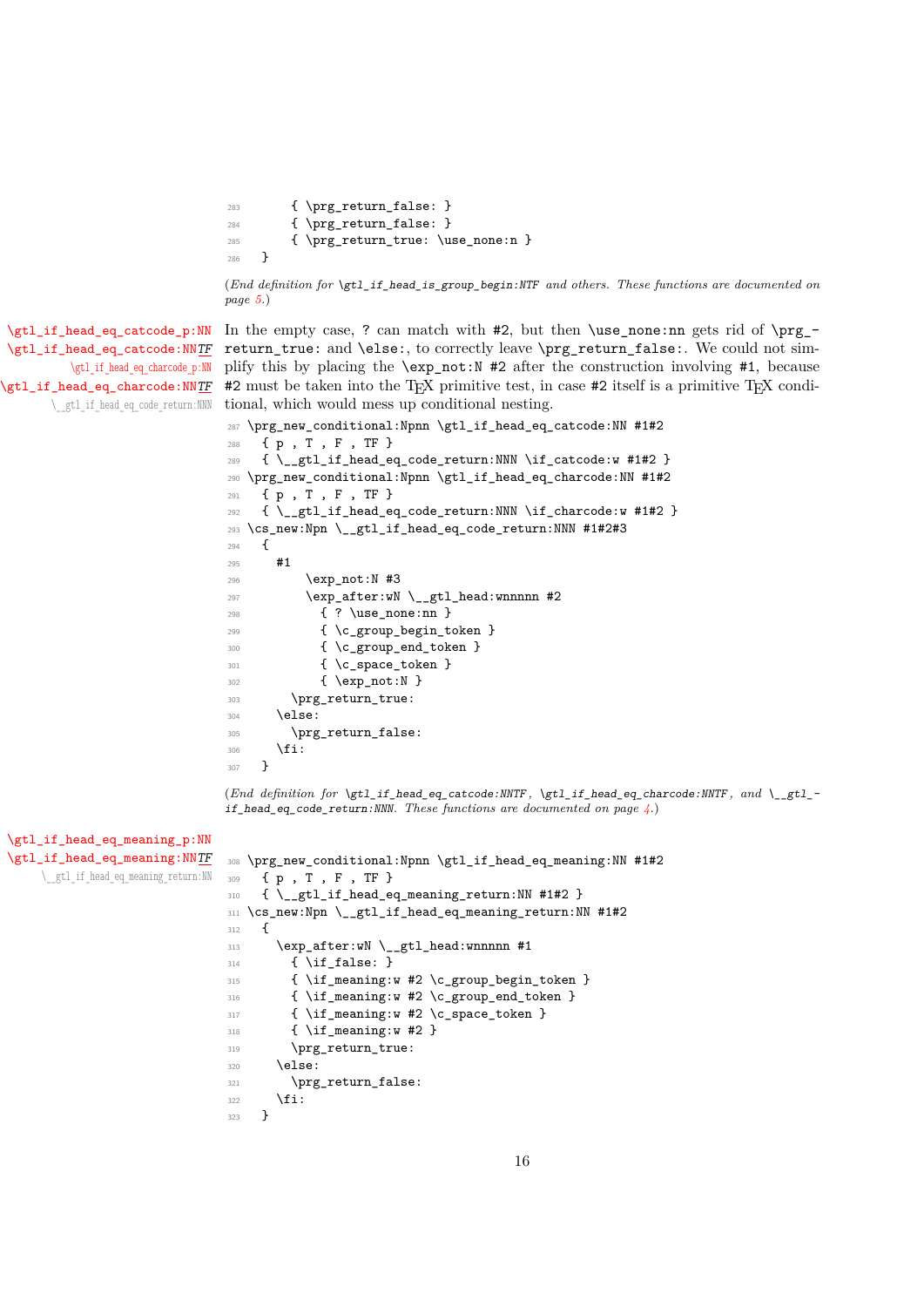(*End definition for* \gtl\_if\_head\_eq\_meaning:NNTF *and* \\_\_gtl\_if\_head\_eq\_meaning\_return:NN*. This function is documented on page [4.](#page-3-3)*)

#### <span id="page-16-0"></span>**2.7 First token of an extended token list**

\\_\_gtl\_head:wnnnnn \\_\_gtl\_head\_aux:nwnnnn \\_\_gtl\_head\_auxii:N \\_\_gtl\_head\_auxiii:Nnn This function performs #4 if the gtl is empty, #5 if it starts with a begin-group character, #6 if it starts with an end-group character, #7 if it starts with a space, and in other cases (when the first token is N-type), it performs #8 followed by the first token.

```
324 \cs_new:Npn \__gtl_head:wnnnnn \s__gtl #1#2#3 #4#5#6#7#8
325 \frac{1}{2}326 \tl_if_empty:nTF {#1}
327 \uparrow328 \tl_if_empty:nTF {#2}
329 { \tl_if_empty:nTF {#3} {#4} {#5} }
330 { \__gtl_head_aux:nwnnnn {#2} \q_stop {#5} {#6} {#7} {#8} }
331 }
332 { \_gtl_head_aux:nwnnnn #1 \q_stop {#5} {#6} {#7} {#8} }
333 }
334 \cs_new:Npn \__gtl_head_aux:nwnnnn #1#2 \q_stop #3#4#5#6
335 {
336 \tl_if_head_is_group:nTF {#1} {#3}
337 \big\{338 \tl_if_empty:nTF {#1} {#4}
339 \left\{ \begin{array}{c} 339 \end{array} \right.^{340} \tl_if_head_is_space:nTF {#1} {#5}
_{341} { \if_false: { \fi: \_gtl_head_auxii:N #1 } {#6} }
342 }
343 }
344 }
345 \cs_new:Npn \__gtl_head_auxii:N #1
346 {
347 \qquad \texttt{\texttt{key_after:wN \texttt{__}}gtl\_head\_auxiii:Nnn}348 \exp_after:wN #1
349 \exp_after:wN { \if_false: } \fi:
350 }
351 \ \text{cs\_new: Npn} \ \_gt\_gt1\_head\_auxiii: Nnn  #1#2#3 { #3 #1 }
```
(*End definition for* \\_\_gtl\_head:wnnnnn *and others.*)

[\gtl\\_head:N](#page-3-4) If #1 is empty, do nothing. If it starts with a begin-group character or an end-group character leave the appropriate brace (thanks to \if\_false: tricks). If it starts with a space, leave that, and finally if it starts with a normal token, leave it, within  $\exp not:n$ .

```
352 \cs_new:Npn \gtl_head:N #1
353 {
354 \exp_after:wN \__gtl_head:wnnnnn #1
355 { }
356 \{ \exp_after: wN {\left_false: } \fi \}357 \{ \if{false: {\if{}}\} \}358 \{ \sim \}359 { \__gtl_exp_not_n:N }
360 }
```

```
(End definition for \gtl_head:N. This function is documented on page 4.)
```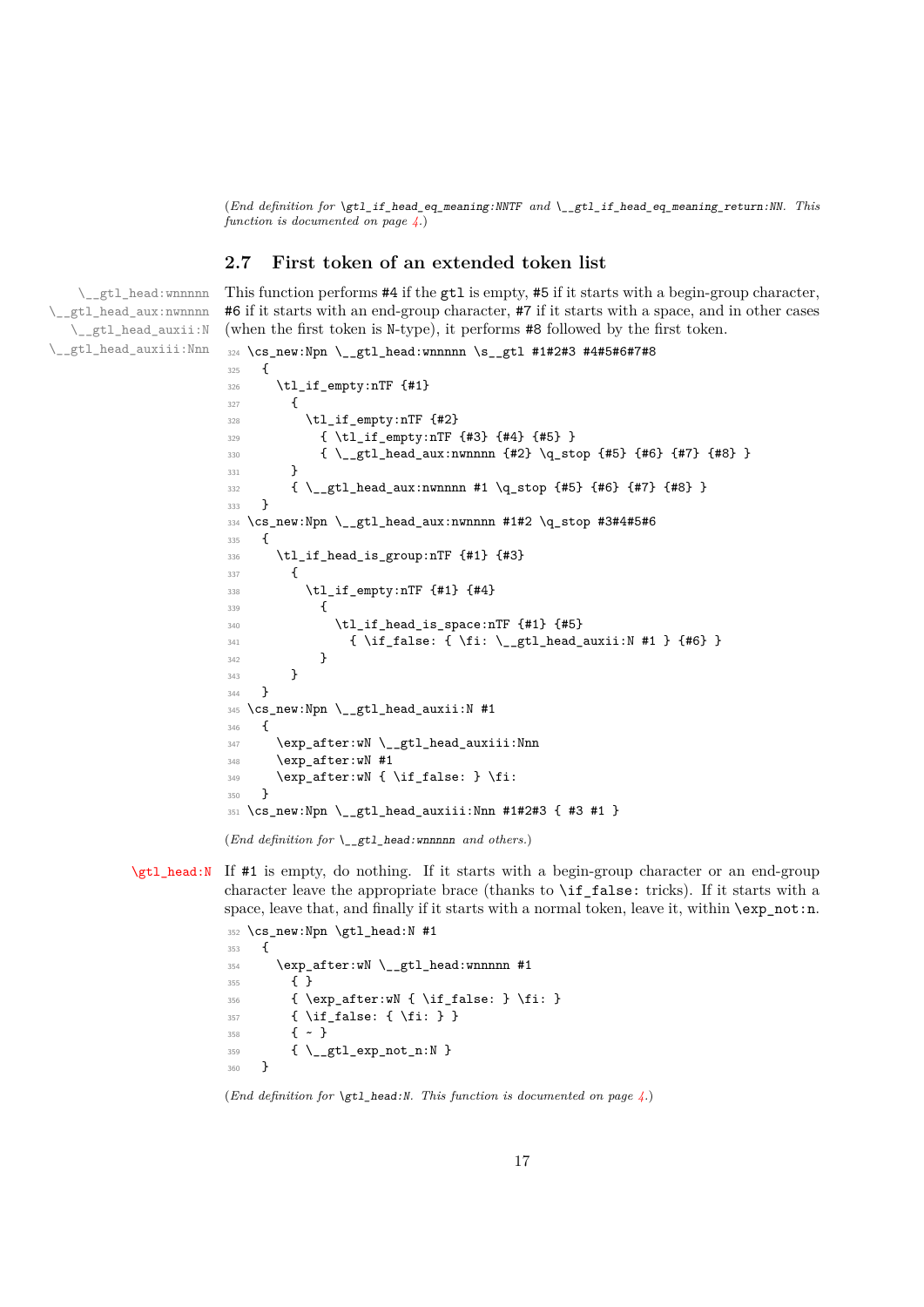[\gtl\\_head\\_do:NN](#page-3-5) Similar to \gtl\_head:N, but inserting #2 before the resulting token.

```
361 \cs_new:Npn \gtl_head_do:NN #1#2
362 {
363 \exp_after:wN \__gtl_head:wnnnnn #1
364 { #2 \q_no_value }
365 { \exp_after:wN #2 \exp_after:wN { \if_false: } \fi: }
366 { \if_false: { \fi: #2 } }
367 { #2 ~ }
368 { #2 }
369 }
```

```
(End definition for \gtl_head_do:NN. This function is documented on page 4.)
```
[\gtl\\_head\\_do:NN](#page-3-6)[TF](#page-0-0) Test for emptyness then use \gtl\_head\_do:NN, placing the  $\langle true \ code \rangle$  or  $\langle false \ code \rangle$  as appropriate.

```
370 \cs_new:Npn \gtl_head_do:NNT #1#2#3
371 {
372 \gtl_if_empty:NTF #1
373 { }
374 { \gtl_head_do:NN #1 #2 #3 }
375 }
376 \cs_new:Npn \gtl_head_do:NNF #1#2#3
377 \frac{1}{2}378 \gtl_if_empty:NTF #1
379 {#3}
380 { \gtl_head_do:NN #1 #2 }
381 }
382 \cs_new:Npn \gtl_head_do:NNTF #1#2#3#4
383 {
384 \gtl_if_empty:NTF #1
385 {#4}
386 { \gtl_head_do:NN #1 #2 #3 }
387 }
```
(*End definition for* \gtl\_head\_do:NNTF*. This function is documented on page [4.](#page-3-6)*)

```
\gtl_get_left:NN
```

```
388 \cs_new_protected:Npn \gtl_get_left:NN #1#2
389 {
390 \qquad \verb|\exp_after:wN \verb|\\_gtl_head:wnnnnn #1|391 { \gtl_set:Nn #2 { \q_no_value } }
392 { \gtl_set_eq:NN #2 \c_group_begin_gtl }
393 { \gtl_set_eq:NN #2 \c_group_end_gtl }
394 { \gtl_set:Nn #2 { ~ } }
395 { \gtl_set:Nn #2 }
396 }
```
(*End definition for* \gtl\_get\_left:NN*. This function is documented on page [4.](#page-3-7)*)

[\gtl\\_pop\\_left:N](#page-3-8) [\gtl\\_gpop\\_left:N](#page-3-8) \\_\_gtl\_pop\_left:w \\_\_gtl\_pop\_left\_auxi:n \\_\_gtl\_pop\_left\_auxii:nnnw \_\_gtl\_pop\_left\_auxiii:nnnw \\_\_gtl\_pop\_left\_auxiv:nn \\_\_gtl\_pop\_left\_auxv:nnn \\_\_gtl\_pop\_left\_auxvi:n <sup>397</sup> \cs\_new\_protected:Npn \gtl\_pop\_left:N #1 398 **{** 399 \gtl\_if\_empty:NF #1 <sup>400</sup> { \tl\_set:Nx #1 { \exp\_after:wN \\_\_gtl\_pop\_left:w #1 } } 18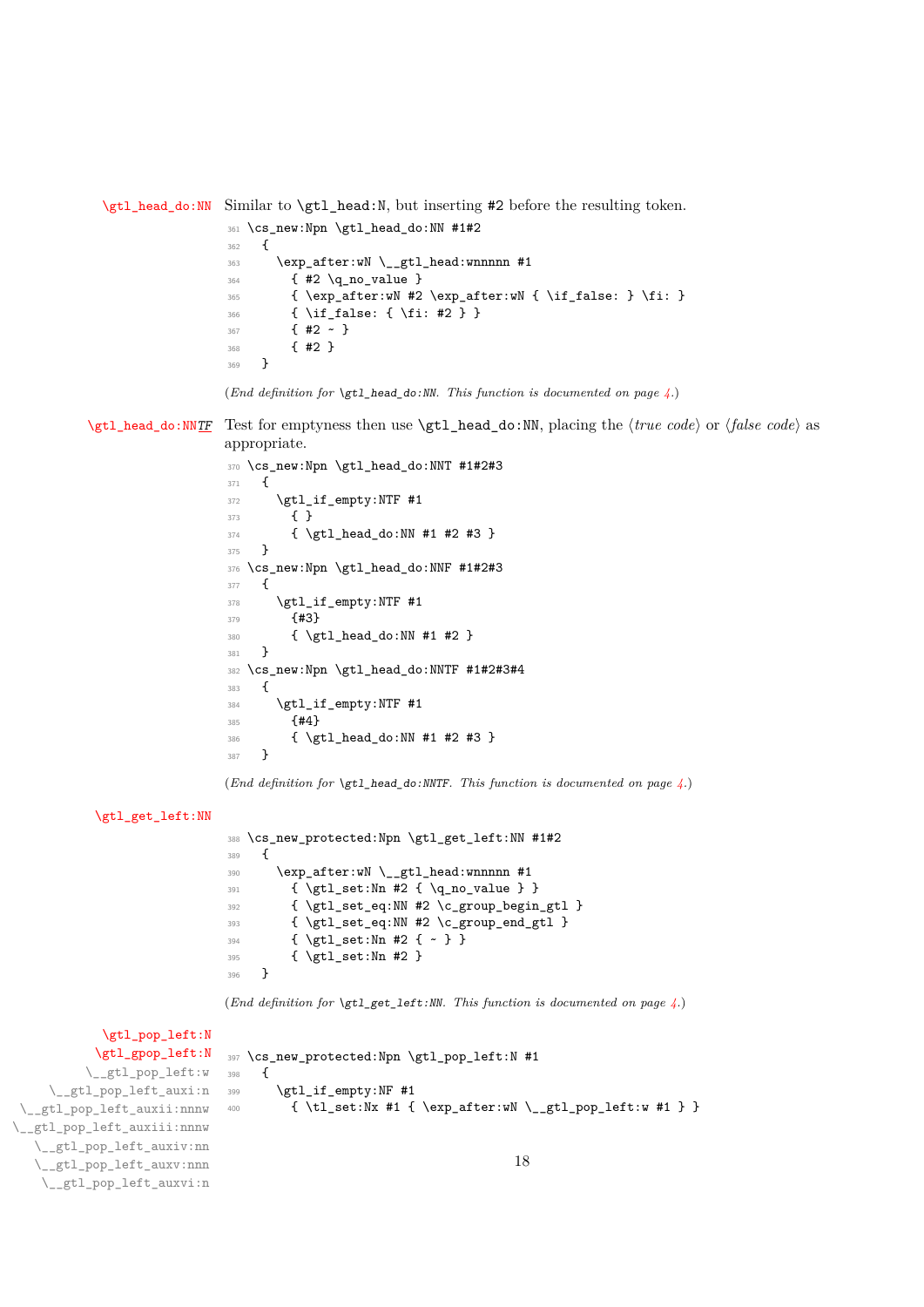```
401 }
402 \cs_new_protected:Npn \gtl_gpop_left:N #1
403 \frac{1}{2}404 \gtl_if_empty:NF #1
405 { \tl_gset:Nx #1 { \exp_after:wN \__gtl_pop_left:w #1 } }
406 }
407 \cs_new:Npn \__gtl_pop_left:w \s__gtl #1#2#3
408 {
409 \tl_if_empty:nTF {#1}
410 {
\text{t1}_\text{un} \text{t2}\{ \ \verb|~\__gtl\_pop\_left_auxi:n {#3} \ \}413 \{ \ \mathcal{L}_g t1\_pop\_left\_auxiv:nn \ \{ \#2 \} \ \{ \#3 \} \ \}414 }
415 { \__gtl_pop_left_auxv:nnn {#1} {#2} {#3} }
416 }
417 \cs_new:Npn \__gtl_pop_left_auxi:n #1
418 {
419 \s_gtl
420 { }
\frac{421}{221} \_gtl_pop_left_auxii:nnnw { } { } #1 \q_nil \q_stop
422 }
423 \cs_new:Npn \__gtl_pop_left_auxii:nnnw #1#2#3
424 \frac{1}{4}425 \quark_if_nil:nTF {#3}
\hbox{\tt 426}\qquad \quad \  \{ \ \verb+\__gt1\_pop{\_}let{\_}auxiii:nnnw{\_}f\#1\} \ \{\#2\} \ \{\#3\} \ \}427 { \__gtl_pop_left_auxii:nnnw { #1 #2 } { {#3} } }
428 }
429 \cs_new:Npn \__gtl_pop_left_auxiii:nnnw #1#2#3#4 \q_stop
430 {
431 \tl_if_empty:nTF {#4}
432 { \exp_not:n { #2 {#1} } }
433 { \__gtl_pop_left_auxii:nnnw { #1 #2 } { {#3} } }
434 }
435 \cs_new:Npn \__gtl_pop_left_auxiv:nn #1#2
436 \sim437 \s_gtl
438 { \tl_if_head_is_group:nT {#1} { { \tl_head:n {#1} } } }
439 { \tl_if_head_is_space:nTF {#1} { \exp_not:f } { \tl_tail:n } {#1} }
440 { \exp_not:n {#2} }
441 }
442 \cs_new:Npn \__gtl_pop_left_auxv:nnn #1#2#3
443 {
444 \mathsf{S}_\text{gtl}445 \{ \if{false: } {\if{right_0, \if{aligned}\} }\446 { \exp_not:n {#2} }
447 { \exp_not:n {#3} }
448 }
449 \cs_new:Npn \__gtl_pop_left_auxvi:n #1
450 {
451 \tl_if_empty:nF {#1}
452 {
453 \lt l_i f_{head_is}group:nT {#1} { { \tl_head:n {#1}} }454 {
```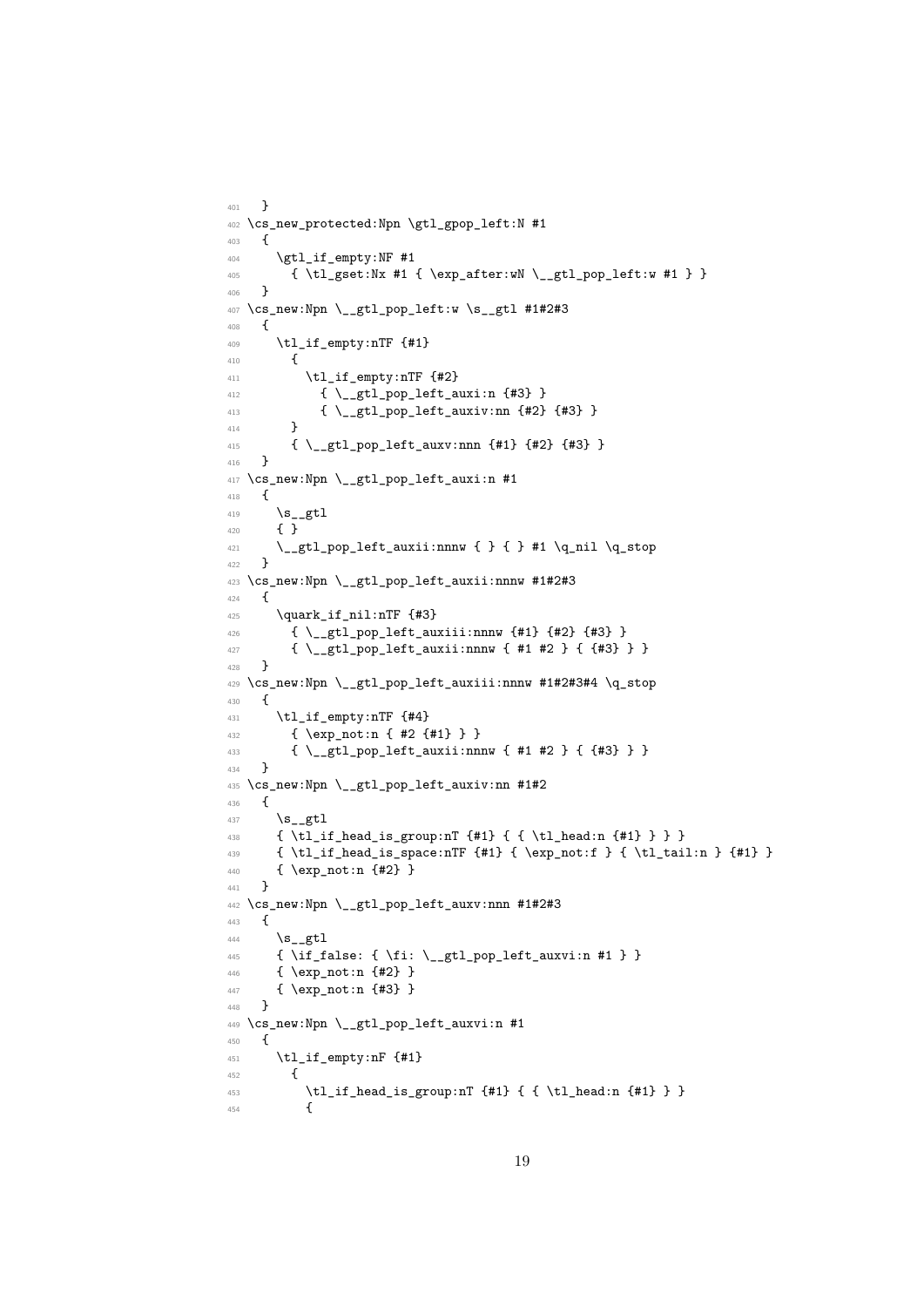```
455 \tl_if_head_is_space:nTF {#1}
456 \{ \exp_{\text{tot}} f \{ \t_{\text{tail}} f \} \457 }
458 }
459 \exp_after:wN \exp_not:n \exp_after:wN { \if_false: } \fi:
460 }
```
(*End definition for* \gtl\_pop\_left:N *and others. These functions are documented on page [4.](#page-3-8)*)

[\gtl\\_pop\\_left:NN](#page-3-9) [\gtl\\_gpop\\_left:NN](#page-3-9) Getting the first token and removing it from the extended token list is done in two steps. <sup>461</sup> \cs\_new\_protected:Npn \gtl\_pop\_left:NN #1#2 462 **{** <sup>463</sup> \gtl\_get\_left:NN #1 #2 <sup>464</sup> \gtl\_pop\_left:N #1 <sup>465</sup> } <sup>466</sup> \cs\_new\_protected:Npn \gtl\_gpop\_left:NN #1#2 <sup>467</sup> { <sup>468</sup> \gtl\_get\_left:NN #1 #2  $\uparrow$  469  $\verb|\gtl_gpop_let: N #1$ 470 }

> (*End definition for* \gtl\_pop\_left:NN *and* \gtl\_gpop\_left:NN*. These functions are documented on page [4.](#page-3-9)*)

#### <span id="page-19-0"></span>**2.8 Longest token list starting an extended token list**

[\gtl\\_left\\_tl:N](#page-4-2) If there is no leading chunk, return the middle chunk, otherwise the first leading chunk. \\_\_gtl\_left\_tl:w <sup>471</sup> \cs\_new:Npn \gtl\_left\_tl:N #1  $472$  { \exp\_after:wN \\_\_gtl\_left\_tl:w #1 }

```
473 \cs_new:Npn \__gtl_left_tl:w \s__gtl #1#2#3
474 { \tl_if_empty:nTF {#1} { \exp_not:n {#2} } { \tl_head:n {#1} } }
```
(*End definition for* \gtl\_left\_tl:N *and* \\_\_gtl\_left\_tl:w*. This function is documented on page [5.](#page-4-2)*)

[\gtl\\_pop\\_left\\_tl:N](#page-4-3) If there is no left chunk, remove the middle chunk, hence the resulting gtl will start with [\gtl\\_gpop\\_left\\_tl:N](#page-4-3) two empty brace groups (one for the absence of leading chunk, and one for the emptyness of the middle chunk). If there are left chunks replace the first one by an empty chunk.

```
475 \cs_new_protected:Npn \gtl_pop_left_tl:N #1
476 { \tl_set:Nx #1 { \exp_after:wN \__gtl_pop_left_tl:w #1 } }
477 \cs_new_protected:Npn \gtl_gpop_left_tl:N #1
478 { \tl_gset:Nx #1 { \exp_after:wN \__gtl_pop_left_tl:w #1 } }
479 \text{ \&\_new: Npn \ } \_gt\_gt1\_pop\_left\_tl:w \ } s\_gt1 \#1\#2\#3480 {
481 \s_gtl
482 \tl_if_empty:nTF {#1}
483 { { } { } }
484 \uparrow485 { { } \tl_tail:n {#1} }
486 { \exp_not:n {#2} }
487 }
488 { \exp_not:n {#3} }
489 }
```
(*End definition for* \gtl\_pop\_left\_tl:N *and* \gtl\_gpop\_left\_tl:N*. These functions are documented on page [5.](#page-4-3)*)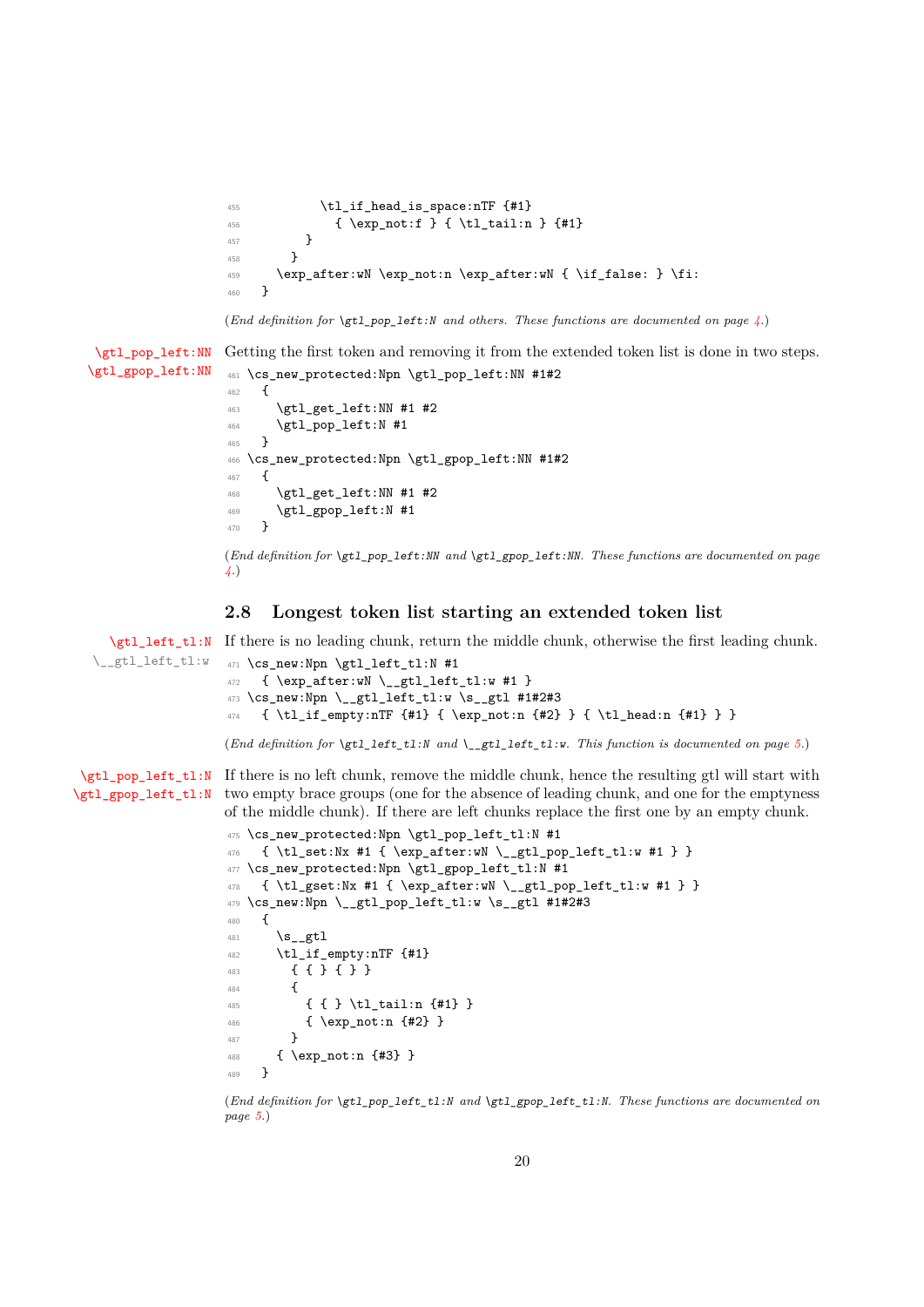#### <span id="page-20-0"></span>**2.9 First item of an extended token list**

[\gtl\\_left\\_item:NF](#page-4-4)

\\_\_gtl\_left\_item:wF \_\_gtl\_left\_item\_auxi:nwF The left-most item of an extended token list is the head of its left token list. The code thus starts like \gtl\_left\_tl:N. It ends with a check to test if we should use the head, or issue the false code.

```
490 \cs_new:Npn \gtl_left_item:NF #1
491 { \exp_after:wN \__gtl_left_item:wF #1 }
492 \cs_new:Npn \__gtl_left_item:wF \s__gtl #1#2#3
493 { \__gtl_left_item_auxi:nwF #1 {#2} \q_stop }
494 \cs_new:Npn \__gtl_left_item_auxi:nwF #1#2 \q_stop #3
495 { \tl_if_blank:nTF {#1} {#3} { \tl_head:n {#1} } }
```
(*End definition for* \gtl\_left\_item:NF *,* \\_\_gtl\_left\_item:wF *, and* \\_\_gtl\_left\_item\_auxi:nwF*. This function is documented on page [5.](#page-4-4)*)

[\gtl\\_gpop\\_left\\_item:NN](#page-4-5)[TF](#page-0-0) \\_\_gtl\_pop\_left\_item:wNNN \\_\_gtl\_pop\_left\_item\_aux:nwnnNNN

[\gtl\\_pop\\_left\\_item:NN](#page-4-5)[TF](#page-0-0) If there is no extra end-group characters, and if the balanced part is blank, we cannot extract an item: return false. If the balanced part is not blank, store its first item into #4, and store the altered generalized token list into #6, locally or globally. Otherwise, pick out the part before the first extra end-group character as #1 of the second auxiliary, and do essentially the same: if it is blank, there is no item, and if it is not blank, pop its first item.

```
496 \prg_new_protected_conditional:Npnn \gtl_pop_left_item:NN #1#2 { TF , T , F }
497 { \exp_after:wN \__gtl_pop_left_item:wNNN #1#2 \tl_set:Nx #1 }
498 \prg_new_protected_conditional:Npnn \gtl_gpop_left_item:NN #1#2 { TF , T , F }
_{499} { \exp_after:wN \__gtl_pop_left_item:wNNN #1#2 \tl_gset:Nx #1 }
500 \cs_new_protected:Npn \__gtl_pop_left_item:wNNN
501 \s_gtl #1#2#3 #4#5#6
502 {
503 \tl_if_empty:nTF {#1}
504 {
505 \tl_if_blank:nTF {#2} { \prg_return_false: }
506 {
507 \tl_set:Nx #4 { \tl_head:n {#2} }
508 #5 #6
\overline{\mathbf{5}} 509
510 \s_{2} \s_gtl { } { \tl_tail:n {#2} }
511 { \exp_not:n {#3} }
512 }
513 \prg_return_true:
514 }
515 }
516 {
517 \__gtl_pop_left_item_aux:nwnnNNN #1 \q_nil \q_stop
518 {#2} {#3} #4 #5 #6
519 }
520 }
521 \cs_new_protected:Npn \__gtl_pop_left_item_aux:nwnnNNN
522 #1#2 \q_stop #3#4#5#6#7
523 {
524 \tl_if_blank:nTF {#1} { \prg_return_false: }
525 {
526 \tl_set:Nx #5 { \tl_head:n {#1} }
527 #6 #7
528 \left\{ \begin{array}{c} \end{array} \right.
```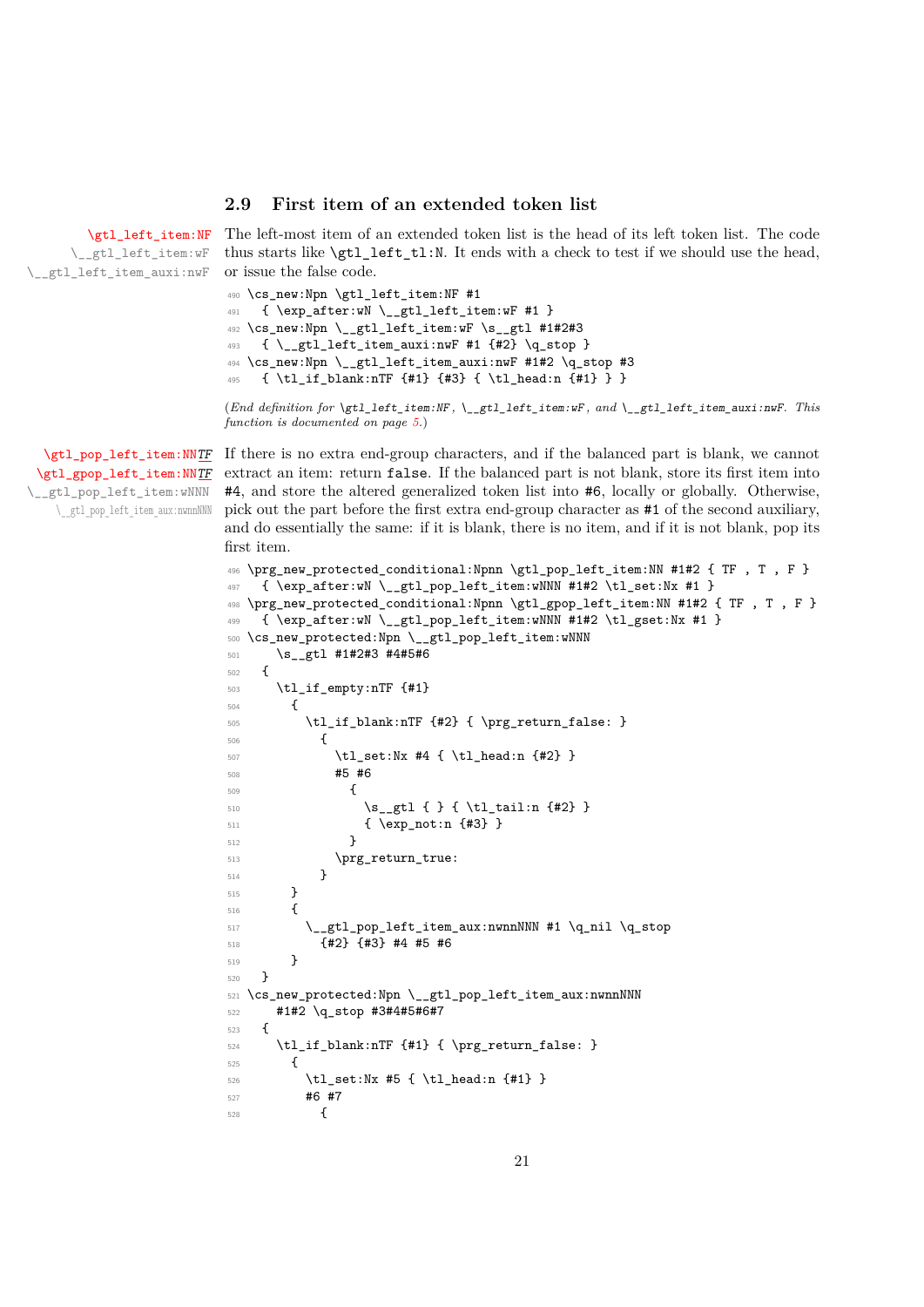```
529 \quad \text{ls\_gtl}530 \{ \ \{ \ \tlambda \} \ \_gt \ \llbracket \531 { \exp_not:n {#3} }
532 { \exp_not:n {#4} }
533 }
534 \prg_return_true:
535 }
536 }
```
(*End definition for* \gtl\_pop\_left\_item:NNTF *and others. These functions are documented on page [5.](#page-4-5)*)

#### <span id="page-21-0"></span>**2.10 First group in an extended token list**

The functions of this section extract from an extended token list the tokens that would be absorbed after \def\foo, namely tokens with no begin-group nor end-group characters, followed by one group. Those tokens are either left in the input stream or stored in a token list variable, and the pop functions also remove those tokens from the extended token list variable.

```
\gtl_left_text:NF
          \__gtl_left_text:wF
   \__gtl_left_text_auxi:nwF
 \__gtl_left_text_auxii:wnwF
\__gtl_left_text_auxiii:nnwF
                                   537 \cs_new:Npn \gtl_left_text:NF #1
                                   538 { \exp_after:wN \__gtl_left_text:wF #1 }
                                  539 \cs_new:Npn \__gtl_left_text:wF \s__gtl #1#2#3
                                  540 {
                                   _{541} \tl_if_empty:nTF {#1}
                                   542 { \_gtl_left_text_auxi:nwF {#2} \q_stop }
                                   \begin{array}{cc} 543 & {\ \ \end{array} { \begin{array}{cc} \bigcup_{\text{st}}\text{alt\_test\_auxi:nwF \#1} & \ \text{Q\_stop} \end{array} }
                                   544 }
                                   545 \cs_new:Npn \__gtl_left_text_auxi:nwF #1#2 \q_stop
                                   546 { \_gtl_left_text_auxii:wnwF #1 \q_mark { } \q_mark \q_stop }
                                   _{547} \cs_new:Npn \__gtl_left_text_auxii:wnwF #1 #
                                   548 \{ \ \mathcal{L}_g t1\_left\_text\_auxiii:nnwF \ {\{\#1\}} \ \}549 \text{ } \csc\_new: Npn \_gt\_gt1\_left\_text_auxiii:nnwF #1#2 #3 \qname #4 \qname #4550 { \tl if empty:nTF {#4} {#5} { \exp_not:n { #1 {#2} } } }
                                  (End definition for \gtl_left_text:NF and others. This function is documented on page 5.)
         \gtl_pop_left_text:N
        \gtl_gpop_left_text:N
      \__gtl_pop_left_text:w
 \__gtl_pop_left_text_auxi:n
         \__gtl_pop_left_text_auxii:wnw
        \__gtl_pop_left_text_auxiii:nnw
          \__gtl_pop_left_text_auxiv:nw
                                   551 \cs_new_protected:Npn \gtl_pop_left_text:N #1
                                   552 \quad {\text{ } \t\t\t\t\t\t\t\t\t\t\t\t\t\t{ } +1 {\text{ } \exp\_after:} \t\t\t\t\t\t\t\t\t\t\t\t\t\t\t\t\t\t\t\t\t\t\t\t\t\t\t\t\t\t\t\t\t+1 \} }553 \cs_new_protected:Npn \gtl_gpop_left_text:N #1
                                  554 { \tl_gset:Nx #1 { \exp_after:wN \__gtl_pop_left_text:w #1 } }
                                  555 \cs_new:Npn \__gtl_pop_left_text:w \s__gtl #1#2#3
                                  556 {
                                   557 \s_gtl
                                   558 \tl_if_empty:nTF {#1}
                                   559 {
                                   560 { }
                                   561 { \_gtl_pop_left_text_auxi:n {#2} }
                                   562 }
                                   563 {
                                   564 { \_gtl_pop_left_text_auxiv:nw #1 \q_nil \q_mark }
                                   565 { \exp_not:n {#2} }
                                   566 }
```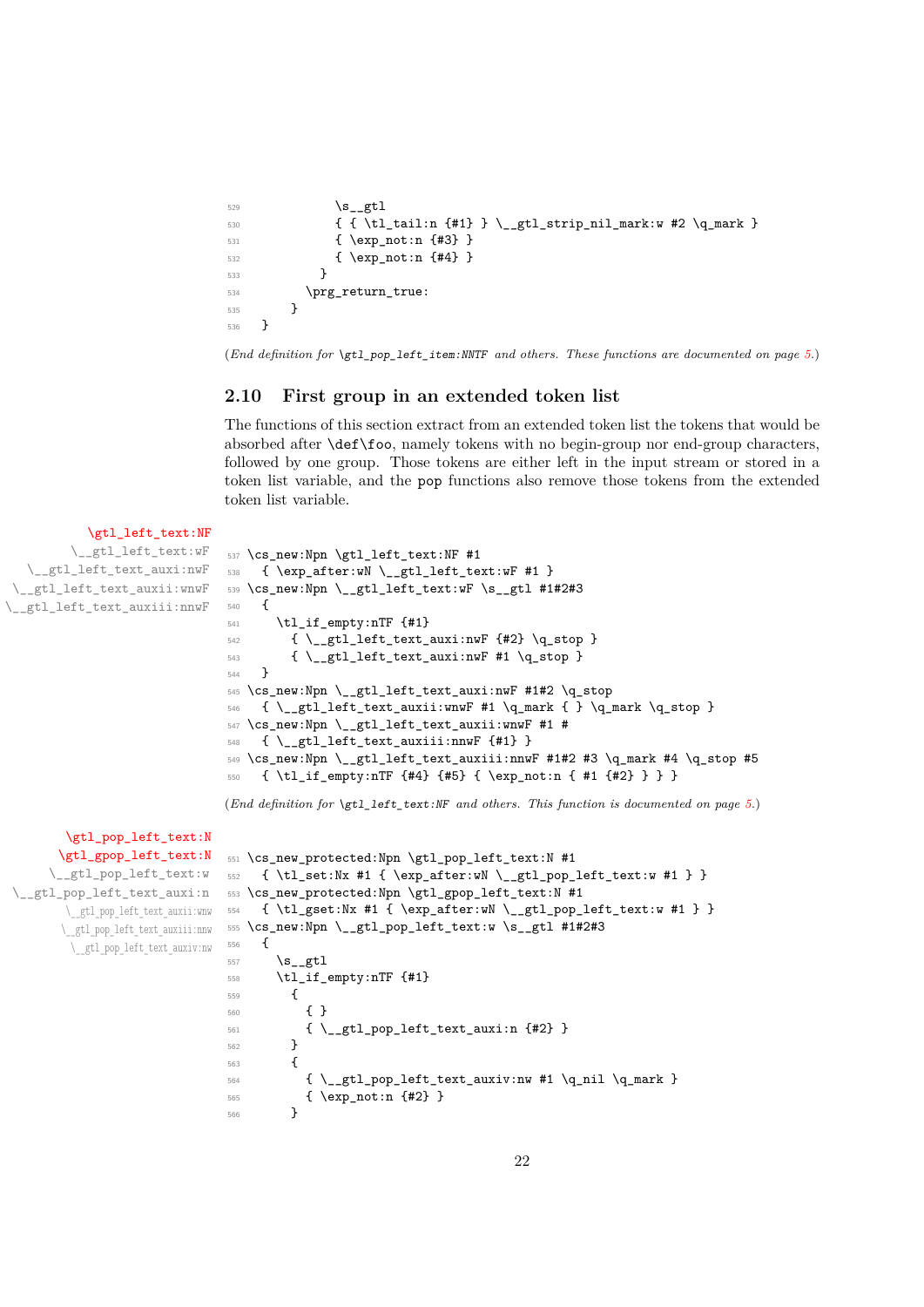```
567 { \exp_not:n {#3} }
568 }
569 \cs_new:Npn \__gtl_pop_left_text_auxi:n #1
570 \frac{570}{2}571 \__gtl_pop_left_text_auxii:wnw #1
572 \q_nil \q_mark { } \q_mark \q_stop
573 }
574 \cs_new:Npn \__gtl_pop_left_text_auxii:wnw #1 #
575 { \__gtl_pop_left_text_auxiii:nnw {#1} }
576 \text{ Cs_new:Npn } \_gt; gt1\_pop\_left_text_auxiii:nnw #1#2#3 \q_name #4 \q_stop577 {
578 \tl_if_empty:nTF {#4}
579 { \L_{gt}tl_strip_nil_mark:w #1 }
580 \{ \ \mathcal{L}_g t1\_strip\_nil\_mark: w #3 \ \mathcal{L}_g mark \}581 }
582 \cs_new:Npn \__gtl_pop_left_text_auxiv:nw #1
583 {
584 { \_gtl_pop_left_text_auxi:n {#1} }
585 \__gtl_strip_nil_mark:w
586 }
```
(*End definition for* \gtl\_pop\_left\_text:N *and others. These functions are documented on page [5.](#page-4-7)*)

#### <span id="page-22-0"></span>**2.11 Counting tokens**

\\_\_gtl\_tl\_count:n \\_\_gtl\_tl\_count\_loop:n \\_\_gtl\_tl\_count\_test:w

A more robust version of \tl\_count:n, which will however break if the token list contains \q\_stop at the outer brace level. This cannot happen when \\_\_gtl\_tl\_count:n is called with lists of braced items. The technique is to loop, and when seeing  $\qquad \qquad \mathbf{q}$  mark, make sure that this is really the end of the list.

```
587 \cs_new:Npn \__gtl_tl_count:n #1
588 { \int_eval:n { 0 \_gtl_tl_count_loop:n #1 \q_nil \q_stop } }
589 \cs_new:Npn \__gtl_tl_count_loop:n #1
590 {
_{591} \quark if nil:nTF {#1}
592 \{ \ \mathcal{L}_g t1_t1_1 \text{count\_test}: w \ \}593 \qquad \{ + 1 \setminus \_ \text{gtl}\_ \text{count\_loop:n } \}594 }
595 \cs_new:Npn \__gtl_tl_count_test:w #1 \q_stop
_{596} { \tl_if_empty:nF {#1} { + 1 \_gtl_tl_count_loop:n #1 \q_stop } }
(End definition for \__gtl_tl_count:n , \__gtl_tl_count_loop:n , and \__gtl_tl_count_test:w.)
```

```
\gtl_extra_end:N
_gtl_extra_begin:w
\__gtl_extra_end:w
```
[\gtl\\_extra\\_begin:N](#page-5-8) Count the number of extra end-group or of extra begin-group characters in an extended token list. This is the number of items in the first or third brace groups. We cannot use \tl\_count:n, as gtl is meant to be robust against inclusion of quarks.

```
597 \cs_new:Npn \gtl_extra_end:N #1
598 { \exp_after:wN \__gtl_extra_end:w #1 }
599 \text{ Cs_new: Npn } \gtrsim \text{gtl} extra_end:w \s_gtl #1#2#3
600 { \__gtl_tl_count:n {#1} }
601 \cs_new:Npn \gtl_extra_begin:N #1
602 { \exp_after:wN \__gtl_extra_begin:w #1 }
603 \cs_new:Npn \__gtl_extra_begin:w \s__gtl #1#2#3
604 \quad {\{\ \ }_{\text{--}}\text{gtl\_tl\_count:n \ \{\#3\} \ \}}
```